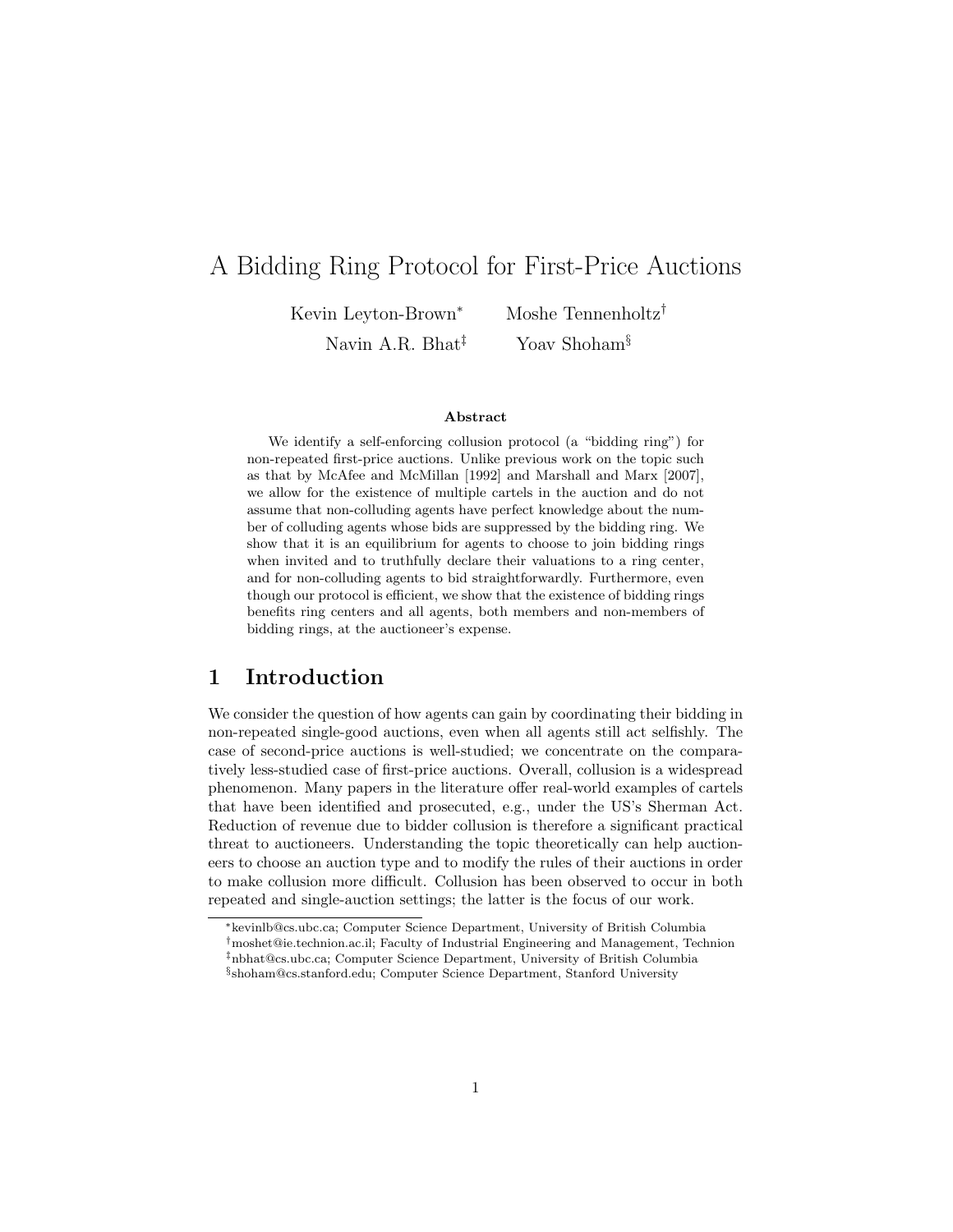#### 1.1 Collusion in Second-Price Auctions

Graham and Marshall [1987] wrote one of the first formal papers on collusion, considering second-price auctions. This paper described a knockout procedure: agents announce their bids in a knockout auction; only the highest bidder goes to the auction, but this bidder must pay a ring center the amount of his gain relative to the case where there was no collusion. The ring center pays each agent in advance; the amount of this payment is calculated so that on expectation the ring center will budget-balance ex ante, before knowing the agents' valuations.

Graham and Marshall's work has been extended, still considering the case of second-price auctions, to deal with variations in the knockout procedure, differential payments, and relations to the Shapley value [Graham et al., 1990]. The case where only some of the agents are part of the cartel is discussed by Mailath and Zemsky [1991], who also derived a mechanism in which ring centers achieve ex post budget balance. Work by von Ungern-Sternberg [1988] considers collusion in second-price auctions where the designated winner of a cartel is not the agent with the highest valuation. Although we are not aware of any work that presents this result, it is also easy to extend the protocol to an environment containing both multiple cartels and independent bidders.

Less formal discussion of collusion in auctions can be found in a wider variety of papers. For example, a survey paper that discusses mechanisms that are likely to facilitate collusion in auctions, as well as methods for the detection of such schemes, can be found in [Hendricks & Porter, 1989]. A discussion and comparison of the stability of rings associated with classical auctions can be found in [Robinson, 1985], concentrating on the case where the valuations of agents in the cartel are honestly reported. Collusion is also discussed in other settings, e.g., in the context of general Bertrand or Cournot competition [Cramton & Palfrey, 1990].

#### 1.2 Collusion in First-Price Auctions

An influential paper by McAfee and McMillan [1992] presented the first theoretical results on collusion in first-price auctions. This work assumes that a fixed number of agents participate in the auction and that all agents are part of a single cartel that coordinates its behavior in the auction. The authors show optimal collusion protocols for "weak" cartels (in which transfers between agents are not permitted: all bidders bid the reserve price, using the auctioneer's tie-breaking rule to randomly select a winner) and for "strong" cartels (the cartel holds a knockout auction, the winner of which bids the reserve price in the main auction while all other bidders sit out; the winner distributes some of his gains to other cartel members through side payments). Though it was not the focus of their work, McAfee and McMillan also considered the case where in addition to a single cartel there are also additional agents. However, results are shown only for two cases: (1) where non-cartel members bid without taking the existence of a cartel into account *(i.e., either they are irrational or they hold* the false belief that no cartels exist) and  $(2)$  where each agent i has valuation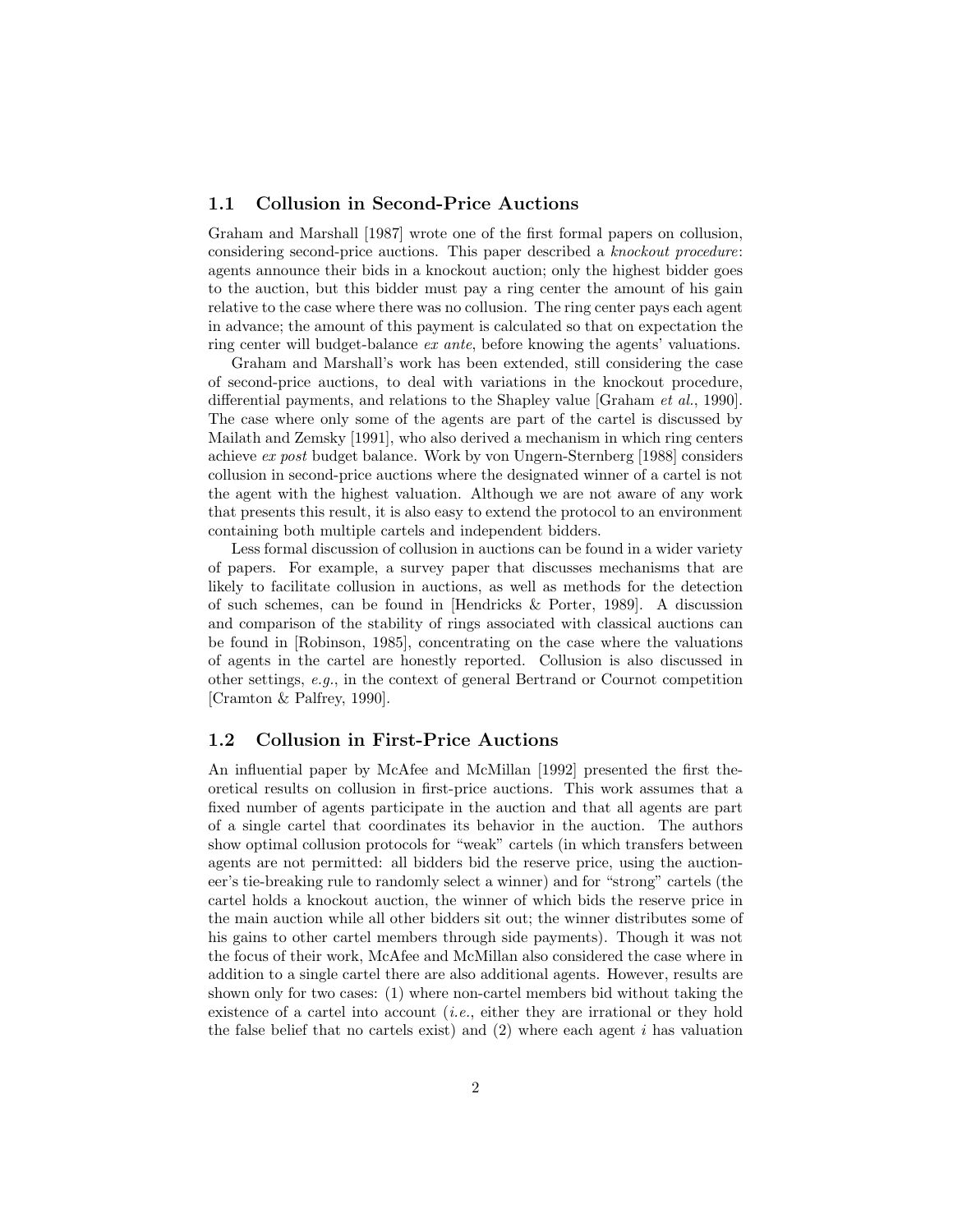$v_i \in \{0,1\}$ . McAfee and McMillan explain that they do not attempt to deal with general strategic behavior in the case where the cartel consists of only a subset of the agents; furthermore, they do not consider the case where multiple cartels can operate in the same auction.

The only other work of which we are aware that proposes a self-enforcing collusion protocol for single (i.e., unrepeated) first-price auctions is Marshall and Marx [2007]. This paper considers both first- and second-price auctions, addresses both the repeated and unrepeated cases, and proposes both "bid submission mechanisms" (ring protocols in which the ring center is able to submit bids on the bidders' behalf) and "bid coordination mechanisms" (ring protocols in which the ring center is only able to suggest bid amounts to agents). They assume that there is only one bidding ring involving some subset of the agents, and that the existence and formation or non-formation of the cartel is common knowledge among all agents participating in the auction.

Finally, a number of other papers, many of them written quite recently, have studied collusion in repeated first-price auctions or have presented results that bear directly on this setting [Aoyagi, 2003; Hörner & Jamison, 2007; Skrzypacz & Hopenhayn, 2004; Blume & Heidhues, 2008; Fudenberg et al., 1994; Feinstein et al., 1985]. Overall, these mechanisms tend to work by using folk-theorem-like constructions, incenting some bidders to rotate their participation in the auction through the threat of future punishment or the promise of future opportunities to collude.

#### 1.3 Novelty of Our Work

Our paper<sup>1</sup> differs from related work on collusion in unrepeated first-price auctions by relaxing several assumptions. Comparing to [McAfee & McMillan, 1992], we allow for the possibility that some bidders will not belong to a cartel without assuming that agents are irrational or hold false beliefs in equilibrium, and we allow that more than one cartel may exist, introducing the new wrinkle that cartel members must reason about the possibility of other cartels. We model bidders' valuations as real numbers drawn from an interval according to an arbitrary distribution (as compared, e.g., to the case studied in [McAfee  $\&$ McMillan, 1992] where valuations take one of only two discrete values), and the decision of whether or not to join a bidding ring is part of an agent's choice of strategy.

The recent paper by Marshall and Marx [2007] is closer to our work, but still differs significantly. In their terminology our work proposes a bid submission mechanism for single first-price auctions; thus, we contrast our work with their mechanism for the same setting. Marshall and Marx [2007] extend McAfee and McMillan [1992] in some of the same ways that we do: they identify a Bayes-Nash equilibrium of a bidding ring mechanism that is not required to involve all

<sup>&</sup>lt;sup>1</sup>Some of our previously published work is related to this paper. In [Leyton-Brown *et al.*, 2000] we considered bidding rings under the assumptions that only a single bidding ring exists, and that bidders who were not invited to join the ring are not aware that bidding rings could exist. [Leyton-Brown *et al.*, 2002] was a poster presentation of work that grew into this paper; we also posted a working version of the full paper on  $arXiv.org$  in 2002 ( $arXiv.cs/0201017v1$ ).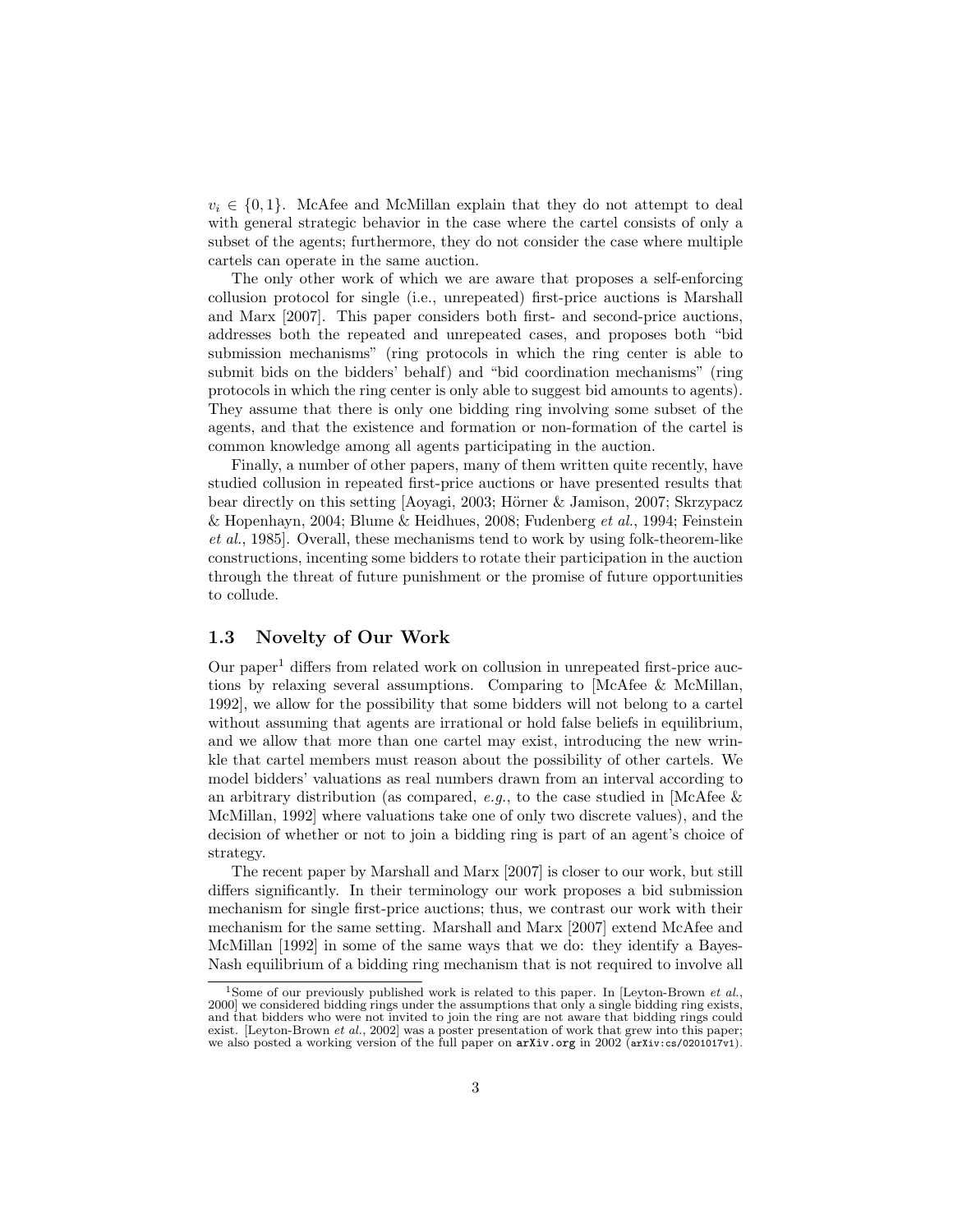bidders; they consider bidders with valuations drawn from real intervals; they include bidders' decisions about whether to join a bidding ring as part of the bidders' strategy spaces. However, in several senses their results are more limited than ours. First and most importantly, they assume that non-cartel bidders have complete information about the existence of a cartel in the auction and about the number of bids suppressed by this cartel. We find this to be a strong assumption, since the bidding ring is a clandestine arrangement that hides its existence from the seller. Second, they do not allow for the existence of multiple cartels. (It is apparently important to allow for this possibility: in an empirical analysis of forest service auctions, Marshall and Marx themselves present evidence that two cartels participated in the same first-price auction.) Third, they do not allow agents to take their valuations into account when deciding whether or not to join the cartel (i.e., they require that this choice be made ex ante, not ex interim). Fourth, they are not always able to guarantee that a decision to join the bidding ring satisfies even ex ante individual rationality, though they do show this for some simple valuation distributions. On the other hand, in some senses Marshall and Marx [2007] present stronger results than we do. First, their protocol still works even when the auctioneer does not announce the identity of the winner; ours needs this information in order to require the winner to make a payment to the ring center. Second and most notably, they allow for bidders with asymmetric valuation distributions, while we consider only the symmetric case. Interestingly, they write "We focus on the heterogeneous IPV model, which is important for the study of collusion because, even if bidders are homogeneous, collusion creates heterogeneity among them" [Marshall and Marx 2007, page 377]. One of our main technical results is that a collusive protocol can be constructed to cancel out this heterogeneity, allowing all agents to bid symmetrically in the auction.

In what follows, we begin by defining an auction model and establishing some notation in Section 2. In Section 3 we give our bidder model. Some prominent features are that the number of bidders is stochastic while the number of (unsuppressed) bids placed in the auction is perfectly observed; there can be multiple cartels, and all agents invited to participate in one are (privately) able to observe the number of other agents who receive invitations. We then identify a bidding ring protocol and show that responding truthfully to this protocol constitutes an equilibrium. We show, via an argument related to revenue equivalence, that the collusion benefits both ring and non-ring members as well as ring centers, at the auctioneer's expense. Finally we show (as Marshall and Marx [2007] do in their own setting) that our bidding ring protocol can be disrupted by allowing agents to place undetected shill bids.

## 2 Modeling First-Price Auctions

An economic environment E consists of a finite set of agents who have nonnegative valuations for a good at auction, and a distinguished agent 0, the seller or center. First we define a "classical" economic environment, which we denote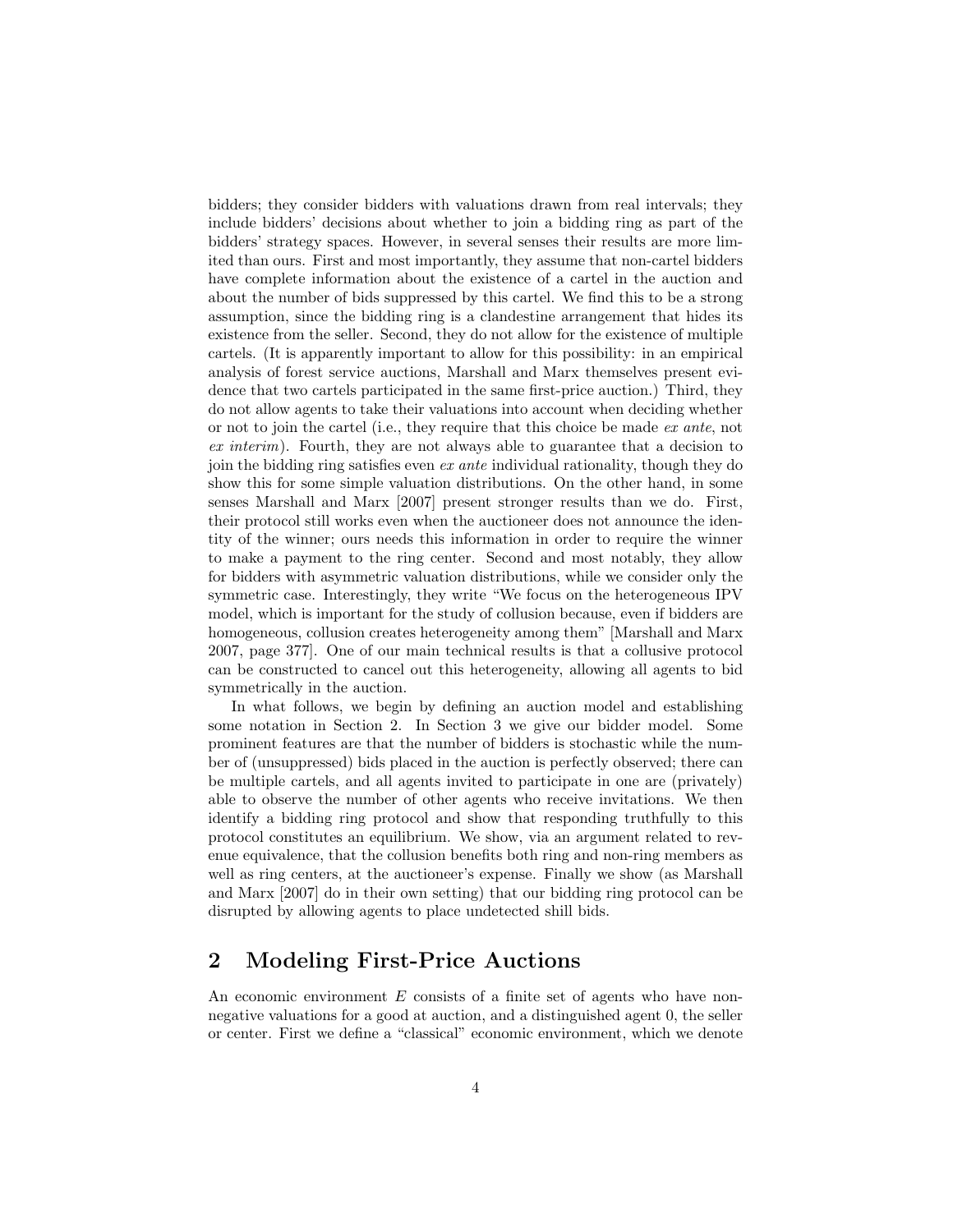$E_c$ . Let T be the set of possible agent types. The type  $\tau_i \in \mathcal{T}$  of agent i is the pair  $(v_i, s_i) \in V \times S$ .  $v_i$  denotes an agent's valuation, which we assume represents a purely private valuation for the good.  $v_i$  is selected independently from the other  $v_j$ 's of other agents from a known cumulative distribution,  $F$ , a continuously differentiable distribution with support on the interval [0, 1] having non-cumulative distribution (density function)  $f$ . Throughout the paper we will use upper- and lower-case symbols to respectively denote such cumulative and non-cumulative distributions. By  $s_i \in \mathcal{S}$  we denote agent i's private signal about the number of agents in the auction, and let  $\varnothing$  denote a null signal. We will vary the set of possible signals S throughout the paper; in  $E_c$  let  $S = \{ \emptyset \},\$ meaning that agents receive no information about the number of other agents in the auction as part of their types. In our analysis we always assume that the economic environment is common knowledge;  $e.g.,$  in  $E<sub>c</sub>$  an agent's strategy can depend on the number of agents in the auction even though all agents receive the null signal.

We assume that the utility function of agent  $i$  is linear (the agent is riskneutral), free of externalities, and normalized (the agent achieves zero utility for not winning the good and paying nothing). When asked to pay  $t$ , let the utility of agent i (having valuation  $v_i$ ) be  $v_i - t$  if i is allocated the good and  $-t$  otherwise.  $b_i: \mathcal{T} \to \mathbb{R}^+ \cup \{\overline{P}\}\$ denotes agent *i*'s strategy, a mapping from i's type  $\tau_i$  to his declaration in the auction. The declaration  $\overline{P}$  indicates that i will not participate in the auction.

#### 2.1 Classical First-Price Auctions

We argue that the choice of information structure is very important for the study of collusion in first-price auctions. The most familiar case gives rise to what we call the "classical" first-price auction, where the number of participants<sup>2</sup> is part of the economic environment (this is what we have called  $E_c$ ). Using standard equilibrium analysis  $(e.g.,\)$  following Riley and Samuelson  $[1981]$ ) the unique symmetric equilibrium can be identified.

Proposition 2.1 If valuations are selected from a continuous distribution F having finite support, then the unique symmetric equilibrium is for each agent i to bid the amount

$$
v_i - F(v_i)^{-(n-1)} \int_0^{v_i} F(u)^{n-1} du.
$$

Observe that this bidding strategy is parameterized by valuation, but also depends on information from the economic environment. It is notationally useful for us to be able to specify the amount of the equilibrium bid as a function of both  $v$  and  $n$ ,

$$
b^{e}(v_{i}, n) = v_{i} - F(v_{i})^{-(n-1)} \int_{0}^{v_{i}} F(u)^{n-1} du.
$$
 (1)

<sup>&</sup>lt;sup>2</sup>When we say that *n* agents participate in the auction we do not count the distinguished agent 0, who is always present.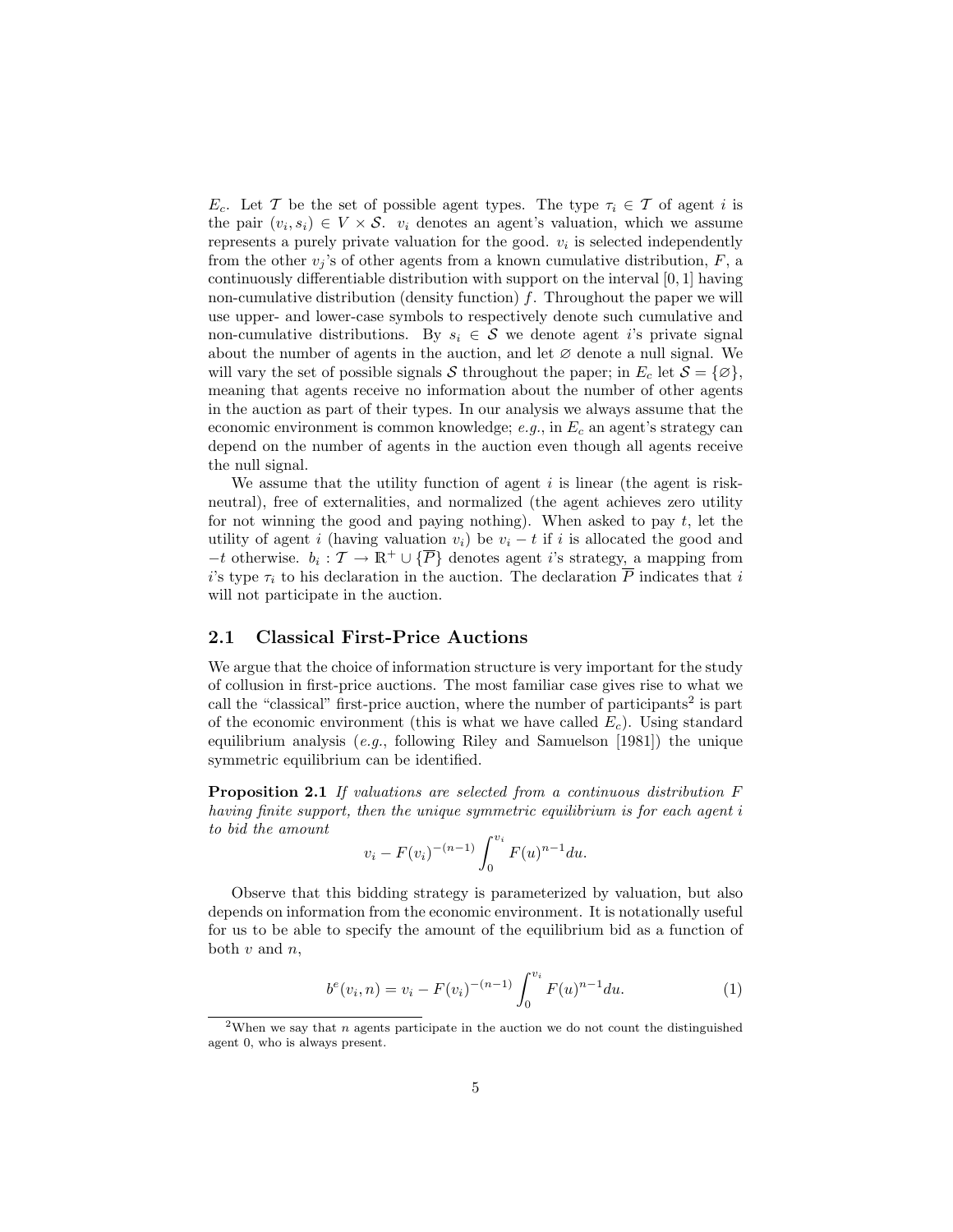We are interested in constructing a collusive agreement that has bidders with low valuations drop out of the main auction, allowing stronger bidders to reduce their bids. (For example, this is the flavor of McAfee and McMillan's protocol in which cartel non-members are assumed not to behave strategically.) However, such collusion is nonsensical in the classical first-price auction environment. When bidders' strategies already depend on the number of agents in the economic environment, the amounts these bidders bid cannot change if cartel members with low valuations fail to submit bids. This is a problem with our auction model rather than with collusion in first-price auctions per  $se$ —in practice bidders might not know the exact number of agents in the economic environment, and thus adopt a strategy that depends on the number of bidders who choose to participate in the auction.

### 2.2 First-Price Auctions with a Stochastic Number of Bidders

One way of modelling agents' uncertainty about the number of opponents they face is to say that the number of participants is drawn from a probability distribution; while the actual number of participants is not observed, the distribution is commonly known. First-price auctions of this kind were introduced by McAfee and McMillan [1987] (in an earlier paper that makes no mention of collusion).

This setting requires that we define a new economic environment. Let us denote it  $E_s$ . Let the definition of agents in  $E_s$  be the same as in  $E_c$  (in particular, again let all agents receive the null signal  $\varnothing$ ). Let  $\mathcal{D}_{\ell}$  be the set of all probability distributions  $d : \mathbb{Z} \to \mathbb{R}$  having support on any subset of the integers greater than or equal to  $\ell$ . Denote the distribution over the number of agents in the auction as  $p \in \mathcal{D}_2$ . After nature determines the number of agents by drawing from p, let the name of each agent be selected from the uniform distribution on  $[0, 1]^3$ . The unique symmetric equilibrium was identified by Harstad *et al.* [1990].

Proposition 2.2 If valuations are selected from a continuous (cumulative) distribution F having finite support, and the number of bidders is selected from the (non-cumulative) distribution p, then it is a unique symmetric equilibrium for each agent i to bid the amount

$$
b(v_i) = \sum_{j=2}^{\infty} \frac{F^{j-1}(v_i)p(j)}{\sum_{k=2}^{\infty} F^{k-1}(v_i)p(k)} b^e(v_i, j).
$$

Observe that  $b^e(v_i, j)$  is the amount of the equilibrium bid for a bidder with valuation  $v_i$  in a classical first-price auction setting with  $j$  bidders as described in Equation  $(1)$  above;  $p$  is deduced from the economic environment. We again

<sup>&</sup>lt;sup>3</sup>This technical assumption prevents any agent from gaining information about the number of agents in the auction from his own identity and the fact of his selection. We make similar assumptions in Section 3.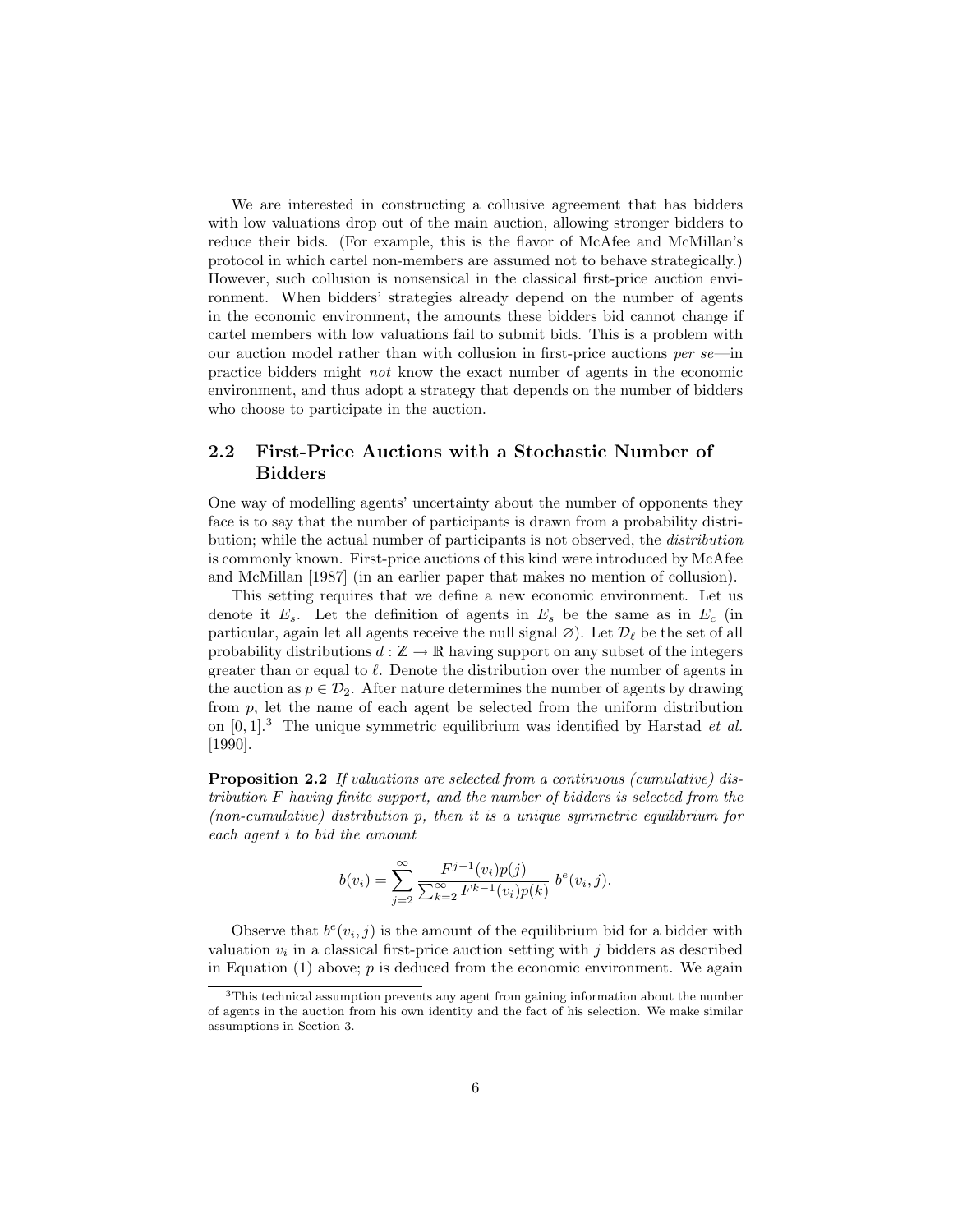introduce notation for the equilibrium bid, this time as a function of the agent's valuation and the probability distribution  $p$ ,

$$
b^{e}(v_{i}, p) = \sum_{j=2}^{\infty} \frac{F^{j-1}(v_{i})p(j)}{\sum_{k=2}^{\infty} F^{k-1}(v_{i})p(k)} b^{e}(v_{i}, j).
$$
 (2)

Although we will need these results in what follows, this auction model is still insufficient for modeling collusion in a first-price auction. If each agent knows only the distribution of agents interested in participating in the auction, he has no way of being affected by agents who drop out! Again, this is a deficiency of our model—in some settings agents may know how many agents bid in the auction, even though they may not know the number of agents who chose not to bid. For example, when an auction takes place in an auction hall, no bidder can be sure about how many potential bidders stayed home, but every bidder can count the number of people in the room before placing his or her bid.

#### 2.3 First-Price Auctions with Participation Revelation

We model this auction hall scenario as a *first-price auction with participation* revelation, which we define as follows:

- 1. Agents indicate their intention to bid in the auction.
- 2. The auctioneer announces  $n$ , the number of agents who registered in the first phase.
- 3. Agents submit bids to the auctioneer. The auctioneer will only accept bids from agents who registered in the first phase.
- 4. The agent who submitted the highest bid is awarded the good for the amount of his bid; all other agents are made to pay 0.

When a first-price auction with participation revelation operates in  $E_s$ , the equilibrium of the corresponding classical first-price auction holds.

**Proposition 2.3** In  $E_s$  it is an equilibrium of the first-price auction with participation revelation for every agent i to indicate the intention to participate, and to bid according to  $b^e(v_i, n)$ .

Proof. Agents always gain by participating in first-price auctions when there is no participation fee. The only way to participate in this auction is to indicate the intention to participate in the first phase. Thus the number of agents announced by the auctioneer is equal to the total number of agents in the economic environment. From Proposition 2.1 it is best for agent i to bid  $b^e(v_i, n)$  when it is common knowledge that the number of agents in the economic environment is n.

First-price auctions with participation revelation may often be a more realistic model than classical first-price auctions, since the former allows that bidders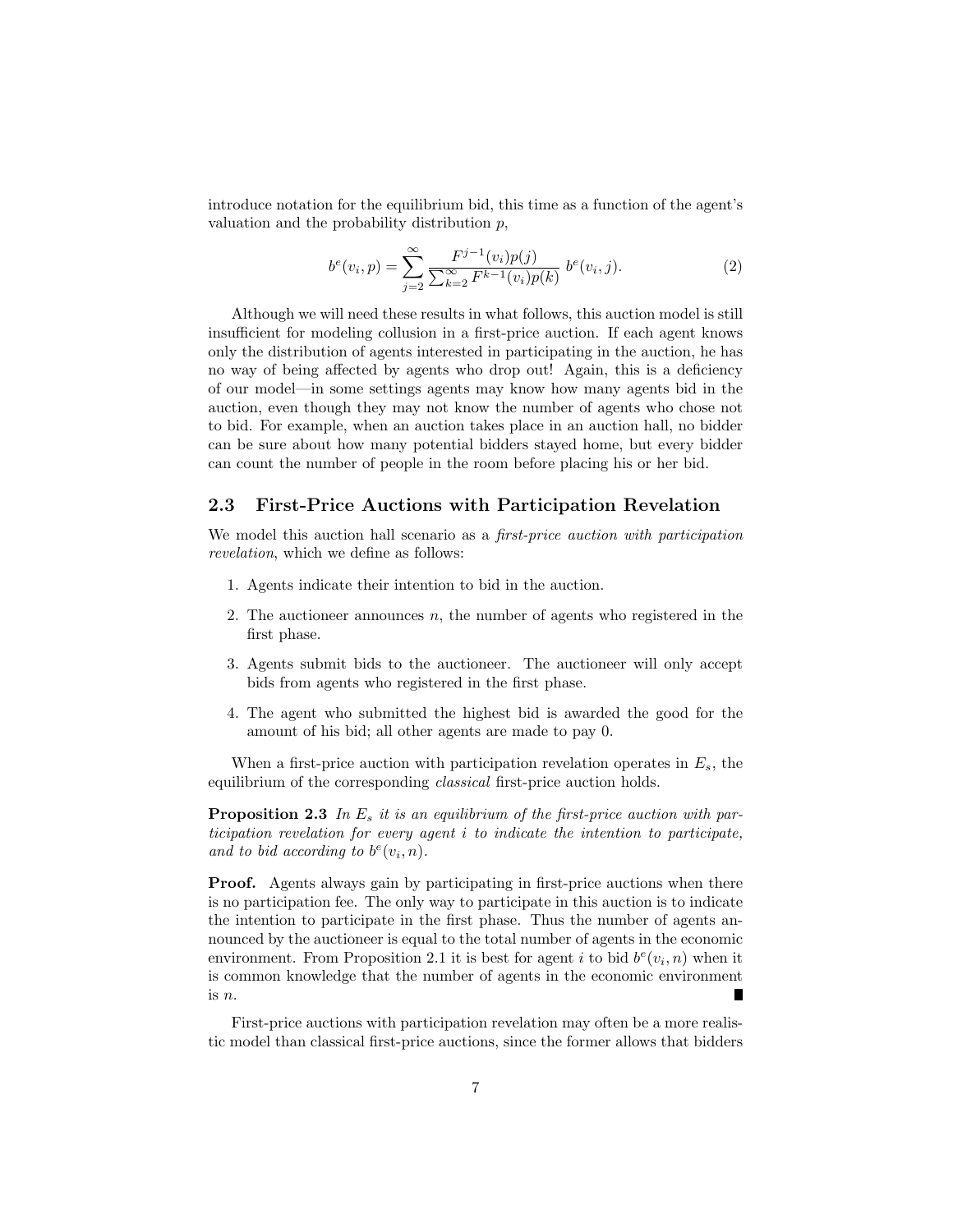may not know a priori the number of opponents they will face. When bidders are unable to collude, there is no strategic difference between these two mechanisms, justifying the common use of the simpler classical model. For the study of bidding rings, however, the difference between the mechanisms is profound—we are now able to look for a collusive equilibrium in which bidder strategies depend only on the number of other agents who "show up" for the auction. More specifically, unlike the other first-price auction models we considered, first-price auctions with participation revelation have the property that non-cartel-members' bids will change when one or more cartel members choose not to participate in the auction, even if the non-cartel bidders are rational and have true beliefs about the economic environment.

## 3 Bidding Rings for First-Price Auctions

We define the economic environment  $E_{br}$  as an extension of  $E_s$ , consisting of the distinguished agent 0 who offers a good for sale, a randomly-chosen set of ring centers who do not value the good, and a randomly-chosen set of agents each of whom receives an invitation from exactly one ring center. Recall that the type  $\tau_i \in \mathcal{T}$  of agent i is the pair  $(v_i, s_i) \in V \times \mathcal{S}$ . Define  $v_i$  as in  $E_c$ . Let  $S \subseteq \mathbb{N} \setminus \{0\}; s_i \in S$  represent the number of agents in i's bidding ring, which is available to i as private information. Thus, when he observes his signal  $s_i$ , an agent i learns that there are at least  $s_i$  agents in the auction, all of whom share his ring center. We model singleton bidders as bidding rings with only one invited agent; in this case we consider the ring automatically disbanded and ignore the ring center.

Again  $p$  denotes the distribution over the total number of agents.<sup>4</sup> Let  $p_{s_i}$  denote the distribution over the total number of agents conditional on i's signal  $s_i$ , and  $p_{s_i}^{\sim}$  denote the distribution over the number of agents not in i's bidding ring conditional on  $s_i$ . Our results in the following sections depend on the independent cartel property, which states that the distributions over the numbers of agents in each cartel are independent.

Definition 3.1 (independent cartel property) An economic environment satisfies the independent cartel property if  $\forall s, s' \in S$ ,  $p_s^{\sim} = p_{s'}^{\sim}$ .

Here we provide one technical construction that achieves this property; our results also hold for other constructions. Let  $\gamma_C(n_c) \in \mathcal{D}_2$  denote the probability that an auction will involve  $n_c$  ring centers. After a value is realized from  $\gamma_C(n_c)$ , the name of each ring center is selected from the uniform distribution on [0, 1]. Let  $\gamma_A(n) \in \mathcal{D}_1$  denote the probability that n agents will be associated with a bidding ring. After the number of agents is determined, the name of each agent associated with a potential ring center is selected from the uniform distribution on [0, 1].

<sup>&</sup>lt;sup>4</sup>Observe that p is concerned with the number of agents that *exist*, not the number of agents who elect to participate.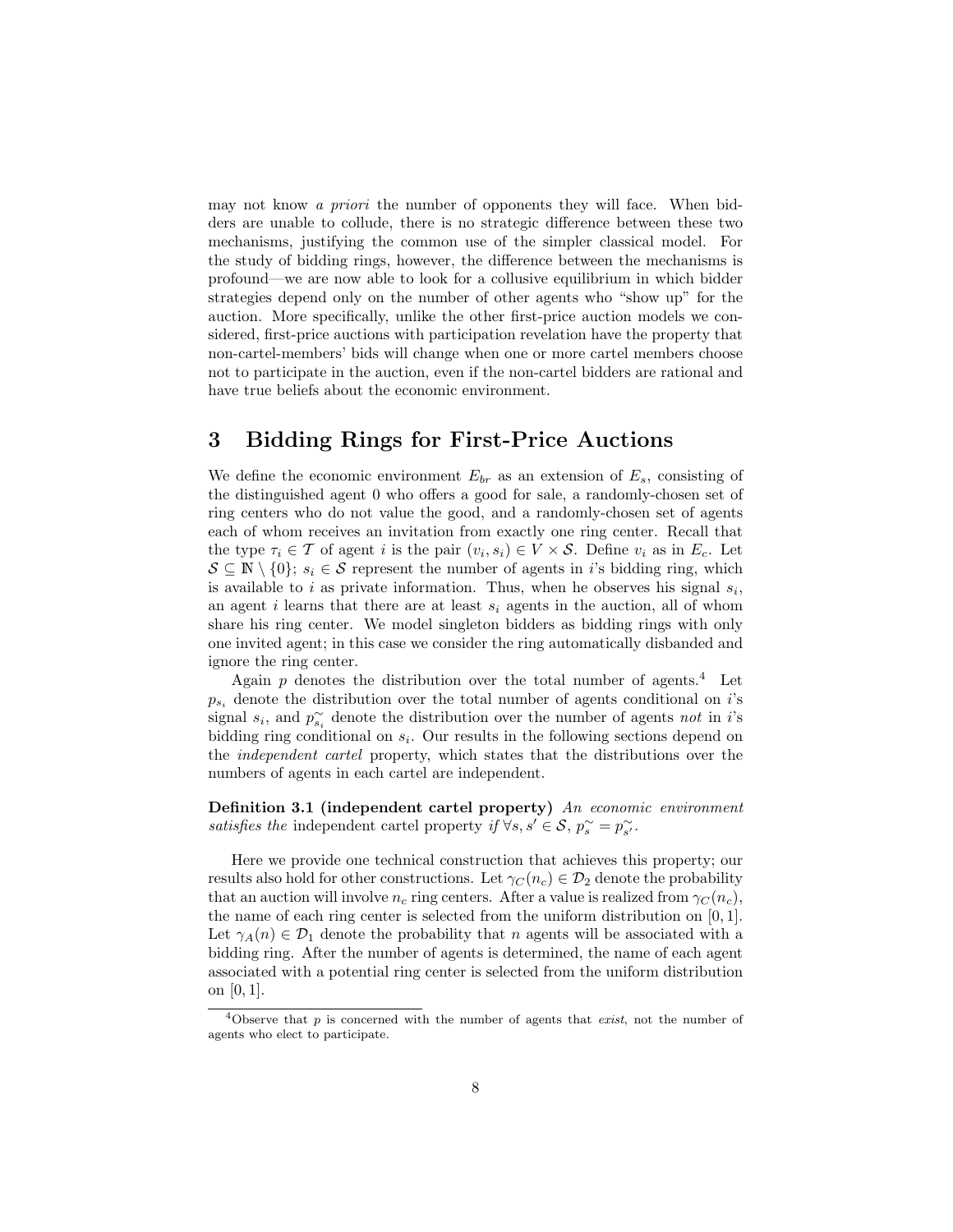In order to write an expression for  $p$ , we must define some notation. Let  $x, y \in \mathcal{D}_0$  be independent random variables, and consider the distribution of their sum  $p'$ . Since x and y are independent, the probability of their sum being  $m$  is just the sum of the product of the individual probabilities of values of  $x$ and  $y$  that sum to  $m$ ,

$$
p'(m) = \sum_{j=0}^{\infty} p(m-j) q(j).
$$
 (3)

Summing independent distributions in this way corresponds to convolution, which we denote symbolically as  $p' = p * q$ . Observe that convolution is associative and commutative. Denote repeated convolution of distribution d as

$$
\bigotimes_{n} d \equiv d * d * d * \dots * d.
$$
 (4)

We define the Kronecker delta (an indicator function) as

$$
\delta_{m}(j) \equiv \begin{cases} 1 \text{ if } j = m; \\ 0 \text{ otherwise.} \end{cases}
$$
 (5)

Now the following identity can be inferred from Equation (3):

$$
\bigotimes_{j} \delta_{k} = \delta_{(j \cdot k)}.
$$
\n(6)

We can now write

$$
p = \sum_{n=2}^{\infty} \gamma_C(n) \left( \bigotimes_{n} \gamma_A \right), \tag{7}
$$

and for *i*'s posterior beliefs about  $p$ , conditioned on his signal  $s_i$ ,

$$
p_{s_i} = \sum_{n=2}^{\infty} \gamma_C(n) \left(\bigotimes_{n=1}^{\infty} \gamma_A\right) * \delta_{s_i}.
$$
 (8)

We denote by  $p_{n,s_i}$  the distribution over the number of agents, conditioned on i's signal  $s_i$  and the additional information that there are a total of n bidding rings (and/or singleton bidders):

$$
p_{n,s_i} = \left(\bigotimes_{n-1} \gamma_A\right) * \delta_{s_i}.
$$
\n(9)

#### 3.1 Symmetrizing Auctions

If we were simply to run a standard first-price auction in  $E_{br}$  (without participation revelation and without imposing a bidding ring protocol) agents would follow asymmetric strategies based on their different signals. In this section we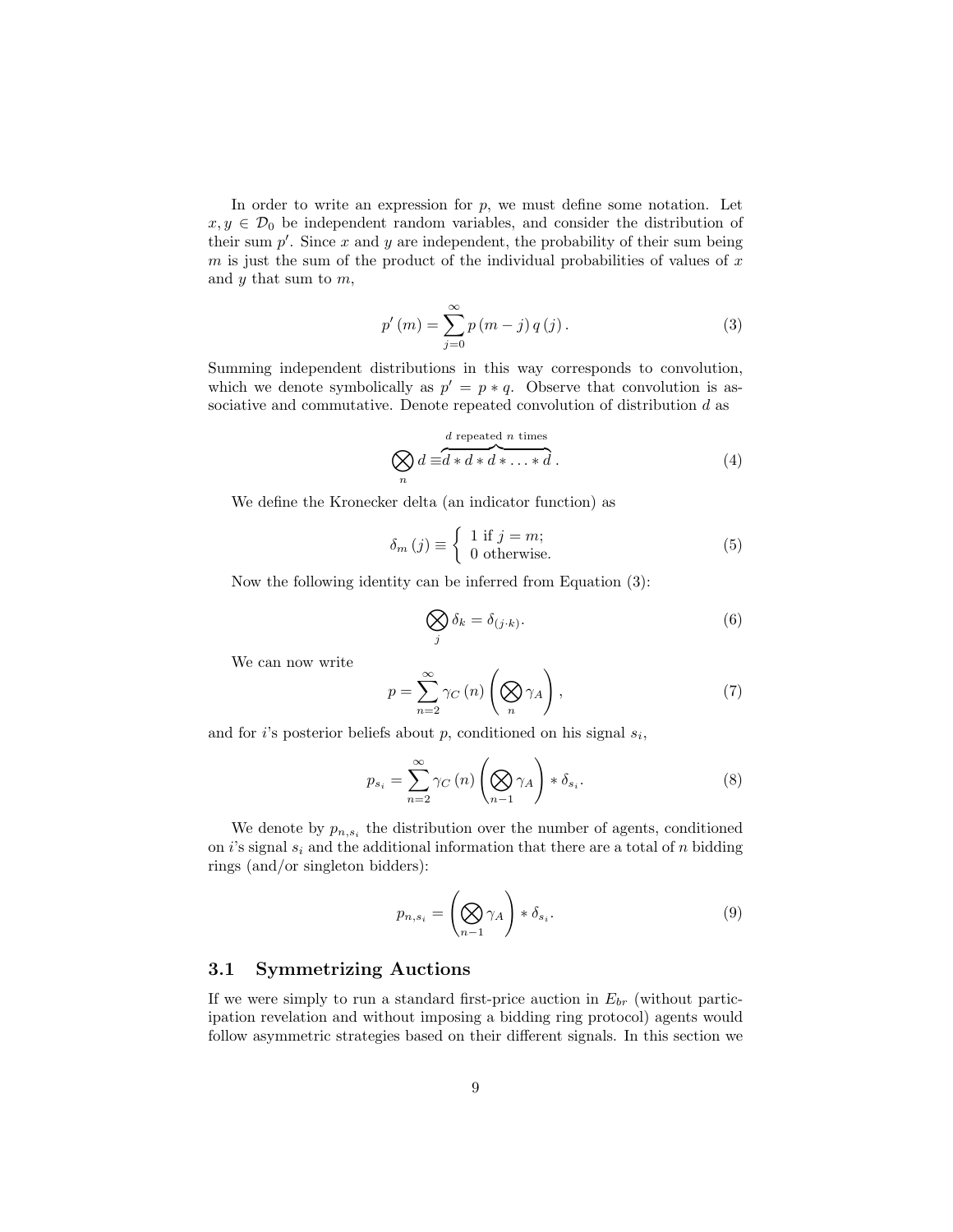describe a family of auction mechanisms that we dub *symmetrizing auctions*, which impose asymmetric payment rules on agents with different signals in order to give rise to symmetric equilibria.<sup>5</sup> Assume for this section that the auctioneer knows each agent's signal. Denote a bid from agent i as  $\mu_i \in \mathbb{R}^+ \cup \{ \overline{P} \}$ , the tuple of bids from all agents as  $\pi \in \Pi$  and an auction's transfer function for agent *i* (determining *i*'s payment) as  $t_i : \mathbb{R}^+ \cup {\overline{P}} \times \Pi \to \mathbb{R}$ .

We say that an auction is *aligned* with signal  $s$  if, in an economic environment where the number of agents is drawn from  $p_s$  and all agents receive the null signal, the auction is efficient and incentive-compatible.

Definition 3.2 (auction aligned with a signal) An auction  $M_s$  is aligned with signal  $s \in S$  if  $M_s$  allocates the good to an agent i with  $\mu_i \in \max_i \mu_j$ , and  $M<sub>s</sub>$  is a symmetric truth-revealing direct mechanism for a stochastic number of agents drawn from  $p_s$ , each of whom receives the signal  $\varnothing$ .

Now we identify a class of asymmetric auctions (in which agents can receive different signals and are subject to potentially different transfer functions) that nevertheless have symmetric truthful equilibria. Intuitively, asymmetry is introduced into the transfer functions in a way that exactly balances the informational asymmetry among the agents. We call these auctions symmetrizing.

**Definition 3.3 (symmetrizing auction)** M is a symmetrizing auction if it allocates the good to an agent i with  $\mu_i \in \max_j \mu_j$ , and if each agent i is made to transfer  $t_{s_i}(\mu_i, \pi)$  to the center, with  $t_{s_i}$  taken from an auction  $M_{s_i}$  that is aligned with signal  $s_i$ .

Using an argument related to the revelation principle, we can prove the following result.

#### Lemma 3.4 Truth-revelation is an equilibrium of symmetrizing auctions.

**Proof.** The payoff of agent i is uniquely determined by the allocation rule, the transfer function  $t_{s_i}$ , the distribution over the number of agents in the auction, and all agents' strategies. Assume that the other agents are truth revealing, then each other agent's behavior, the allocation rule, and agent i's payment rule are all identical in  $\overline{M}$  and  $M_{s_i}$ . Conditioned on his private information  $s_i$ , agent *i*'s posterior is that  $p_{s_i}$  is the distribution over the number of agents in the auction. Since truth-revelation is an equilibrium in  $M_{s_i}$  when the distribution of agents is  $p_{s_i}$ , truth-revelation is agent *i*'s best response in  $\overline{M}$ . и

 $^{5}\mathrm{We}$  note that symmetrizing auctions may have applications beyond the study of collusion. Furthermore, they are more general than presented here. For example, our results hold for arbitrary constructions of p and families of signals, for inefficient allocation rules, and for settings in which all agents have the same signal but agents' payment rules are taken from different truthful mechanisms.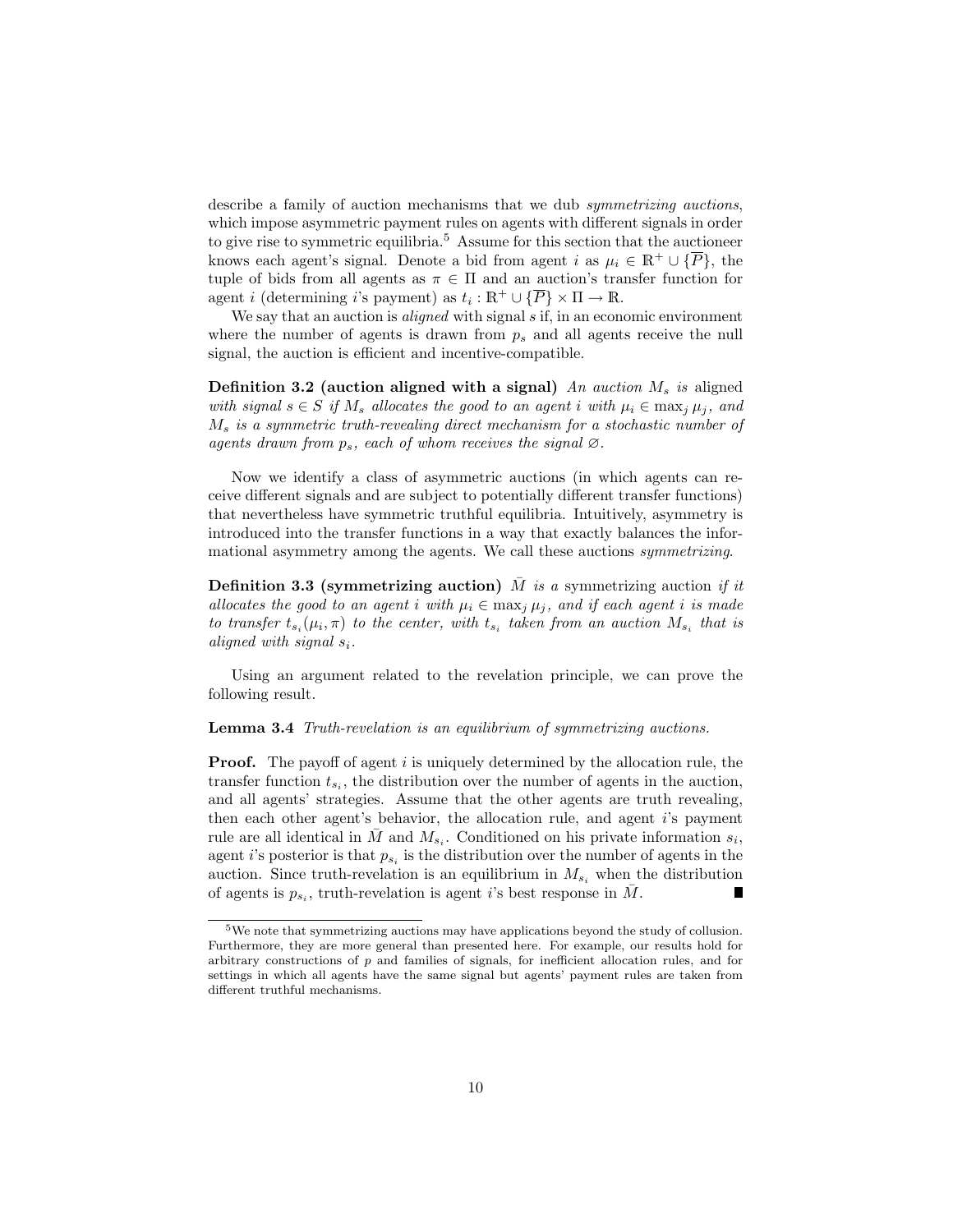### 3.2 Relating  $p$  to  $b^e$

In classical first-price auctions, the amounts of agents' equilibrium bids increase with the number of participating agents. It is intuitive to expect that the same thing would occur in first-price auctions with a stochastic number of participants. As we show at length in Appendix A, however, simply knowing that distribution  $p$  has a smaller expected number of participants than distribution  $p'$ —or even that p stochastically dominates  $p'$ —is not enough to determine which distribution will give rise to a lower symmetric equilibrium bid for a given valuation. Nevertheless, we are able to identify a class of pairs of distributions  $(p, p')$  for which it does hold that  $b^{e}(v_i, p)$  is always less than  $b^{e}(v_i, p')$ : those  $(p, p')$  for which p' convolutively dominates p.

Definition 3.5 (convolutive dominance) Given two (non-cumulative) distributions  $p, p'$ , the function  $p'$  exhibits convolutive dominance of p if there exists a probability density function  $q \in \mathcal{D}_0$  with  $q(0) \neq 1$  such that  $p' = p * q$ .

**Lemma 3.6**  $\forall p, p' \in \mathcal{D}_2$ , if  $p'$  convolutively dominates p then  $b^e(v_i, p) < b^e(v_i, p')$ .

П

Proof. The proof is given in Appendix A.

#### 3.3 First-Price Auction Bidding Ring Protocol

Any number of ring centers may participate in an auction. However, we assume that there is only a single collusion protocol, and that this protocol is common knowledge. What follows is the protocol of a ring center who approaches  $k$  agents and who operates in conjunction with a first-price auction with participation revelation in the economic environment  $E_{br}$ .

- 1. Each agent i sends a message  $\mu_i$  to the ring center.
- 2. If all  $k$  agents accept the invitation then the ring center drops all bidders except the bidder with the highest reported valuation, whom we denote as bidder  $h$ . For this bidder the ring center indicates the intention to bid in the main auction, and places a bid of  $b^e(\mu_h, p_{n,1})$ .
- 3. Otherwise, the ring center indicates an intention to bid in the main auction on behalf of every agent who accepted the invitation to the bidding ring. For each such bidder i, the ring center submits a bid of  $b^{e}(\mu_i, p_{n-k+1,k})$ , where in this case  $n$  (the number of bidders announced by the auctioneer) will include all agents invited to the bidding ring.
- 4. The ring center pays each member a pre-determined payment  $c_{n,k} \geq 0$ whenever all bidders participate in the ring, which is independent of the outcome of the auction and the amount each bidder bid, but which can depend on  $n$  and  $k$ .
- 5. If bidder h wins in the main auction, he is made to pay  $b^{e}(\mu_h, p_{n,1})$  to the center and  $b^{e}(\mu_h, p_{n,k}) - b^{e}(\mu_h, p_{n,1})$  to the ring center.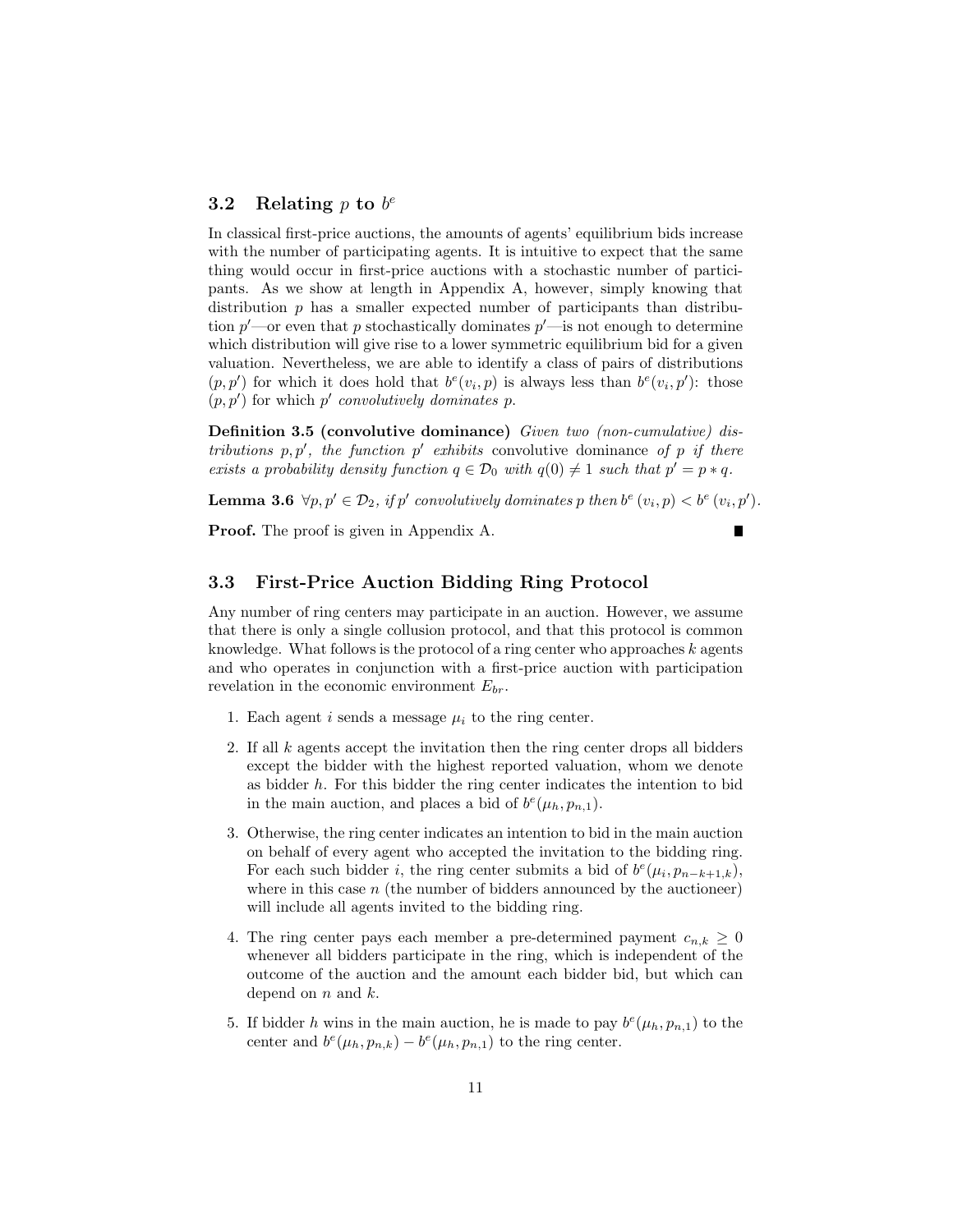Observe that if an agent declines an invitation to participate in a bidding ring, the main auction will be asymmetric in the sense that different singleton bidders will have different information about the total number of bidders in the auction. Nevertheless, we can prove the following theorem, which is our main result.

Theorem 3.7 It is a Bayes-Nash equilibrium for all bidding ring members to choose to participate and to truthfully declare their valuations to their respective ring centers, and for all non-bidding ring members to participate in the main auction with bids of  $b^e(v, p_{n,1})$ .

**Proof.** We begin by partitioning the space of all possible strategies and introducing notation to describe these partitions. Since agents who are invited to join a bidding ring have a richer set of strategic choices available to them than do singleton bidders, we partition each strategy space separately. We give each set a short name which we use throughout this proof, built up of the following six symbols:  $P/\overline{P}$  (participate/do not participate) and  $T/\overline{T}$  (bid truthfully/do not bid truthfully), given  $R/\overline{R}$  (a ring bidder/a non-ring bidder).

The space of bidding ring agent strategies is partitioned as follows:

- $(\overline{P}|R)$ : the agent either chooses not to participate in the auction at all, or declines participation in the bidding ring and then bids independently in the main auction.
- $(P\overline{T}|R)$ : the agent participates in the auction, accepts the invitation to join the bidding ring, and then lies to the ring center about his valuation.
- $(PT|R)$ : the agent participates in the auction, accepts the invitation to join the bidding ring, and declares his true valuation to the ring center.

For the non-ring bidder, the space of strategies is partitioned as follows:

- $(\overline{P}|\overline{R})$ : the agent chooses not to participate in the auction at all.
- $(P\overline{T}|\overline{R})$ : the agent participates in the auction, but does not bid  $b^{e}(v, p_{n,1})$ in the main auction.
- (PT| $\overline{R}$ ): the agent participates in the auction with a bid of  $b^e(v, p_{n,1})$ .

Given two strategy sets  $X$  and  $Y$ , and given that all agents other than agent i follow the strategy  $(PT|R)$  or  $(PT|\overline{R})$  (as appropriate) we denote the proposition that agent i's expected utility for following some strategy  $x \in X$  is greater than his expected utility for following any strategy  $y \in Y$  as  $u(X)$  $u(Y)$ .

This proof consists of two main parts, the first dealing with participation and the second dealing with bidding. In Part (1a) we show that  $u(PT|\overline{R}) >$  $u(\overline{P}|\overline{R})$ , and in Part (1b) we consider the more complex case of ring bidders and show that  $u(PT|R) > u(\overline{P}|R)$ . In Part (2) we show simultaneously that  $u(PT|\overline{R}) > u(P\overline{T}|\overline{R})$  and that  $u(PT|R) > u(P\overline{T}|R)$ .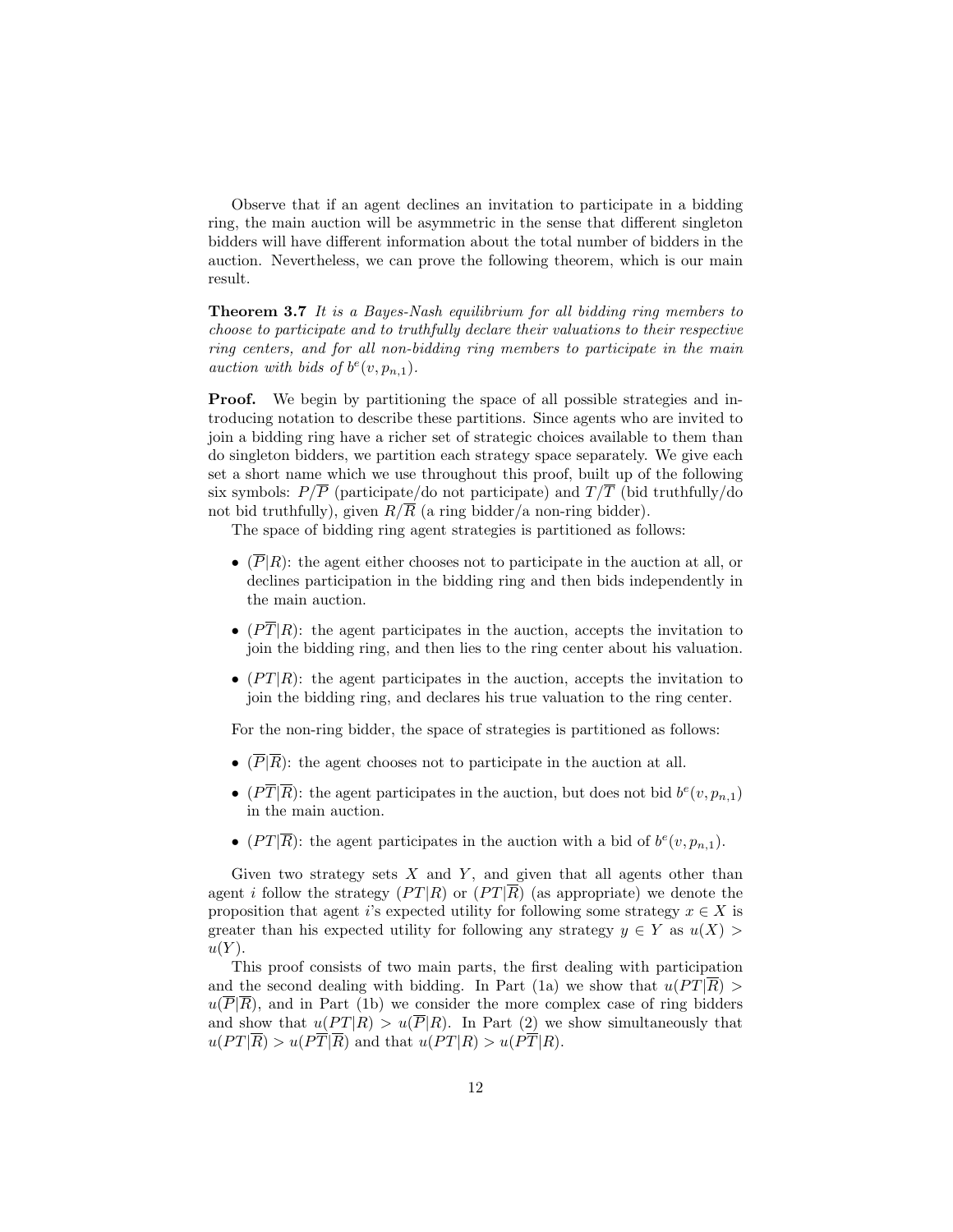Part 1a:  $u(PT|\overline{R}) > u(\overline{P}|\overline{R})$ .

Recall that we assume that all other bidders bid according to  $(PT|\overline{R})$  or  $(PT|R)$ . If non-ring bidder i also bids according to  $(PT|\overline{R})$  then all bidders follow a symmetric strategy in the main auction. Thus  $i$  has a non-zero probability of winning the good and gaining a surplus. As there is no participation fee, it is strictly better for i participate in the auction than to decline participation altogether.

#### Part 1b:  $u(PT|R) > u(\overline{P}|R)$ .

By the argument in Part  $(1a)$  a ring bidder i should likewise opt to participate in the auction; however, we must still consider whether  $i$  is best off accepting or rejecting his bidding ring invitation. As discussed above, if  $i$  rejects the invitation then the main auction will be asymmetric; thus, this part requires a nontrivial argument. We consider the case where  $c_{n,k} = 0$ , as this is the case where  $i$  has the least incentive to accept the invitation. In this discussion let n represent the true number of bidding rings and singleton bidders in the economic environment (*i.e.*, the value realized from the distribution  $\gamma_c$ ).

First, consider a different setting, which we denote  $(\star)$ : a first-price auction with a stochastic number of participants in economic environment  $E_s$ , with the number of agents distributed according to  $p_{n,s_i}$ . In ( $\star$ ) all bidders have the same information as  $i$  and are subject to the same payment rule. Thus, from Proposition 2.2 it is a best response for i to bid  $b^{e}(v_i, p_{n,s_i})$ . Bidder i's expected utility is the same in  $(\star)$  and when following the strategy  $(PT|R)$  in the real auction, because both auctions allocate the good to the bidder who submits the highest bid, both have the same distribution over the number of agents, and both implement the same payment rule for  $i$ . Thus it suffices to show that i's expected utility after rejecting his bidding ring invitation is less than his expected utility in the equilibrium of  $(\star)$ .

Given that all other bidders follow the strategies  $(PT|R)$  and  $(PT|\overline{R})$ , if the bidding ring did not alter its behavior in response to  $i$ 's deviation then there would exist some distributions  $p$  and signals  $s_i$  for which i would gain by declining the ring's invitation.<sup>6</sup> According to the protocol, however, the bidding ring does change its behavior in response to deviation. If i declines the invitation the ring center will send all the other members of the ring into the main auction, causing the auctioneer to announce  $n + s_i - 1$  participants. As a result there will be  $s_i - 1$  bidders placing bids of  $b^e(v, p_{n,s_i})$  and  $n-1$  other bidders placing bids of  $b^e(v, p_{n+s_i-1,1})$ . We can show that these  $n-1$  bidders will always decrease i's expected utility by bidding too high. Recall Equation (9):  $p_{n,s_i} = (\bigotimes_{n=1}^{\infty} \gamma_A) * \delta_{s_i}$ , and so  $p_{n+s_i-1,1} = (\bigotimes_{n+s_i-2} \gamma_A) * \delta_1$ . We can write  $\gamma_A = g_A * \delta_1$ , where  $g_A$  is the distribution over the number of agents in a bidding ring beyond the first agent. Then

 $^6\mbox{{\sc T}aking}$  into account his signal and once the auctioneer has made an announcement,  $i$ would know that the number of agents is distributed according to  $p_{n,s_i}$ ; however, if he were to deviate then all agents would bid in the main auction as though the number of agents were distributed according to  $p_{n+1,1}$ . For certain values of p and  $s_i$ , i's expected loss from causing the auctioneer to announce one more participant is less than his expected gain from being able to bid freely and from not having to make a payment to the ring center if he wins.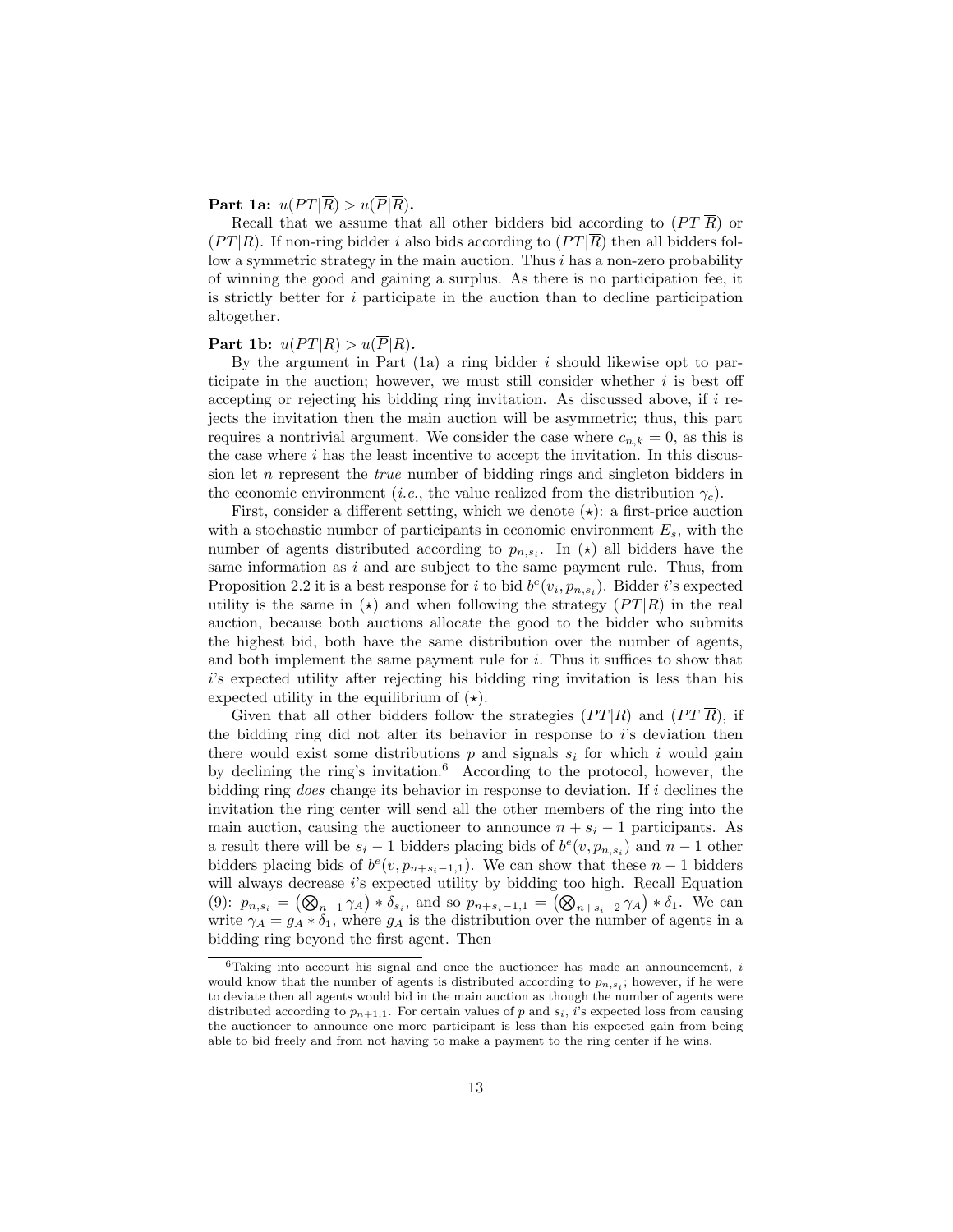$$
p_{n+s_i-1,1} = \left(\bigotimes_{n-1} \gamma_A\right) * \left(\bigotimes_{s_i-1} \gamma_A\right) * \delta_1
$$
  
= 
$$
\left(\bigotimes_{n-1} \gamma_A\right) * \left(\left(\bigotimes_{s_i-1} g_A\right) * \delta_{s_i-1}\right) * \delta_1
$$
  
= 
$$
p_{n,s_i} * \left(\bigotimes_{s_i-1} g_A\right).
$$
 (10)

Since  $\gamma_A$  has support on a subset of the positive integers, it follows that  $g_A$  has support on a subset of the integers greater than or equal to zero. And since  $\gamma_A(1)$  < 1,  $g_A(0)$  < 1. Then Equation (10) expresses convolutive dominance of  $p_{n+s_i-1,1}$  over  $p_{n,s_i}$ , so it follows from Lemma 3.6 that  $b^e(v, p_{n+s_i-1,1})$  $b^e(v, p_{n,s_i})$ . Thus if i declines the ring's invitation, the singleton bidders and other bidding rings will bid a higher<sup>7</sup> function of their valuations than the equilibrium amount in  $(\star)$ . A bidder's expected gain in a first-price auction is always reduced as other bidders' bids increase, because his probability of winning decreases while his gain in the event of winning remains constant. This is the effect of i declining the offer to join his bidding ring: the  $s_i - 1$  other bidders from i's bidding ring bid according to the equilibrium of  $(\star)$ , but the  $n-1$  singleton and bidding ring bidders submit bids that exceed this amount. Thus declining the offer to participate reduces i's expected utility.

**Part 2:**  $u(PT|\overline{R}) > u(P\overline{T}|\overline{R})$  and  $u(PT|R) > u(P\overline{T}|R)$ .

Since in this part we consider only strategies in which the agent decides to participate, it is sufficient to consider the equilibrium of a simpler, one-stage mechanism in which agents are given no choice about participation. Define the one-stage mechanism  $M$  as follows:

- 1. The center announces  $n$ , the number of bidders in the main auction.
- 2. Each bidder i submits a bid  $\mu_i$  to the mechanism.
- 3. The bidder with the highest bid is allocated the good and is made to pay  $b^e(\mu_i, p_{n,s_i}).$
- 4. All bidders with  $s_i \geq 2$  are paid  $c_{n,s_i}$ .

M has the same payment rule for bidding ring bidders as the bidding ring protocol given above, but no longer implements a first-price payment rule for singleton bidders. Observe that the original auction is efficient under the strategies

 $7$ Note that this occurs because the singleton bidders and other bidding rings in the main auction follow a strategy that depends on the number of bidders announced by the auctioneer; hence they bid as though all the  $s_i - 1$  bidders from the disbanded bidding ring might each be independent bidding rings.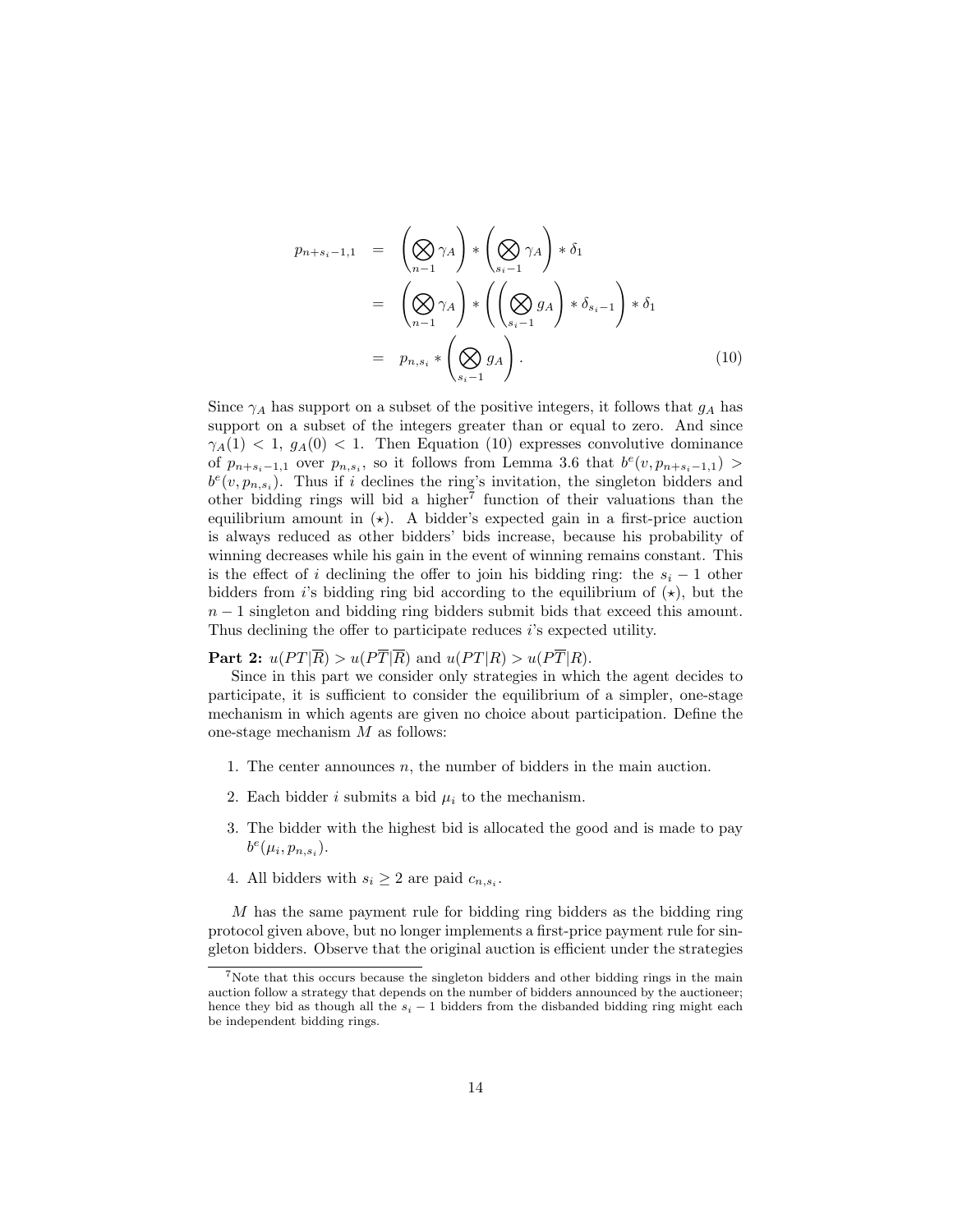stated in the theorem because each bidder i bids  $b^e(v_i, p_{n,1})$  in the main auction. Thus, in order to prove  $u(PT|\overline{R}) > u(P\overline{T}|\overline{R})$  and  $u(PT|R) > u(P\overline{T}|R)$ , it is sufficient to show that truthful bidding is an equilibrium for all bidders in mechanism M.

Assume that all other bidders bid truthfully, and consider the strategy of bidder i. This bidder's posterior distribution over the number of other bidders he faces, given his signal  $s_i$  and the auctioneer's announcement that there are n bidders in the main auction, is  $p_{n,s_i}$ . Since agent *i* is made to pay  $b^e(\mu_i, p_{n,s_i})$ if he wins, and since the good is always allocated to the agent who submits the highest message, M is symmetrizing. From Lemma 3.4, agent i's best response to truthful bidding in a symmetrizing auction is to bid truthfully. Observe that this analysis holds for both non-ring and ring bidders since it does not require  $s_i > 1$ . If i is a ring bidder then he gets the additional payment  $c_{n,s_i}$  in both scenarios, but as this payment does not depend on the amount of his bid it does not affect his strategy given his decision to participate. Г

Note that this equilibrium gives rise to an economically-efficient allocation, as was mentioned in the proof of the theorem. The highest bidder in each bidding ring always bids in the main auction, and every bidder in the main auction places a bid according to the same function, which is monotonically increasing in the bidder's valuation. Because we have included bidders' decisions about whether to participate as part of their strategy spaces, the following result follows directly from the arguments in the proof of Theorem 3.7.

Corollary 3.8 Participating in the bidding ring protocol according to the equilibrium from Theorem 3.7 is ex post individually rational for all bidders.

### 4 Are Bidding Rings Helpful?

So far we have defined a bidding ring protocol and shown that in equilibrium members will participate truthfully and never regret participating. However, this does not show that the protocol is beneficial. In this section we show that it benefits all participants except for the auctioneer. We begin by showing that payment equivalence, a property related to revenue equivalence, holds in our setting. This result is a useful tool for establishing who gains from bidding rings. Using payment equivalence, we first show that the auctioneer's revenue is lower in the presence of bidding rings, and then that a ring center would be willing to run the protocol. Next we consider the question of whether the bidding ring benefits the agents. We provide affirmative answers to several different versions of the question: agents are better off than they would be if their own rings did not exist, than if other agents' rings did not exist, and as compared (given the same information either ex ante or ex interim) to a world in which no bidding rings are possible. Finally, we show that the protocol is unhelpful in the sense that it does not offer a unique equilibrium.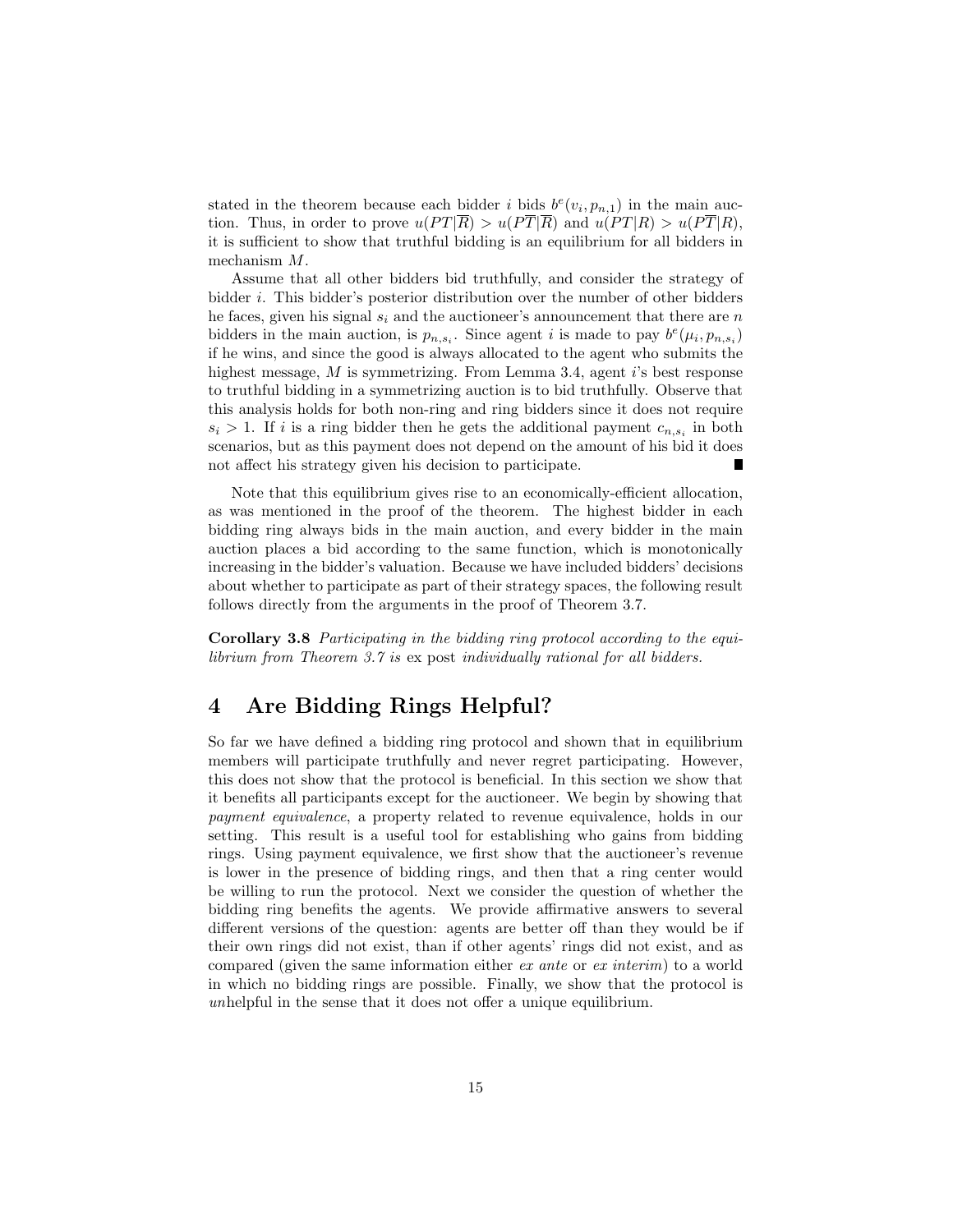#### 4.1 Payment equivalence

Although the revenue equivalence theorem does not quite apply to the bidding ring protocol of Section 3.3, we are able to prove a very related property, payment equivalence.

**Lemma 4.1 (payment equivalence)** The ex ante expected payment by an agent in  $E_{br}$  who follows the equilibrium of Theorem 3.7 (i.e., the sum of amounts paid by this bidder to the auctioneer and the ring center) is equivalent to the expected equilibrium payment of an agent in a first-price auction in  $E_s$ , where p and F are held constant between the two environments and where  $c_{n,k} = 0$  in  $E_{br}$ .

**Proof.** The proof has two parts. First we introduce a transformed mechanism  $M'$  in  $E_s$  that is payment equivalent to the bidding ring mechanism. Then we argue that with  $c_{n,k} = 0$ , M' is payment equivalent to a first-price auction in  $E_s$ . Combination of these two parts completes the proof.

The mechanism  $M'$  in  $E_s$  is constructed to mimic the bidding ring protocol in  $E_{br}$ , but with the ring centers and signals absorbed into the mechanism, and without decisions about participation.  $M'$  is defined as follows:

- 1. Each agent i sends a bid  $\mu_i$  to the center (auctioneer).
- 2. From the number of bids received the center learns  $j$ , the total number of agents in the economic environment  $E_s$ . The center artificially allocates agents to bidding rings, choosing the number of rings and the populations of the rings according to  $\gamma_c$  and  $\gamma_A$  respectively, jointly conditioned on the observed total number of agents j. Combined with nature's distribution over  $j$ , Equation  $(7)$ , this implements the same distribution over the cartel numbers and populations as is implemented by  $E_{br}$ .
- 3. The good is allocated to the agent h with the highest bid,  $\mu_h$ . This winning agent is made to pay  $b^{e}(\mu_h, p_{n,k})$  where n is the number of rings and k is the size of the ring containing agent h.
- 4. Each agent *i* receives a payment  $c_{n,k_i}$ , where  $k_i$  is the number of agents in the ring containing agent i.

As a function of the agents' bids,  $M'$  implements the same allocation rule and same ex ante expected payments as the bidding ring mechanism. Since equilibria are specified in terms of these functions, and since it is an equilibrium in the bidding ring mechanism for agents to truthfully declare their valuations, it follows that it is an equilibrium for agents to bid truthfully in  $M'$ . Thus as a function of agents' valuations, in equilibrium both  $M'$  and the bidding ring mechanism induce the same ex ante expected payments and allocation of the good at auction.

Now we must show that with  $c_{n,k} = 0$ , M' is payment-equivalent to a firstprice auction in  $E_s$ . Observe that the revenue equivalence theorem holds in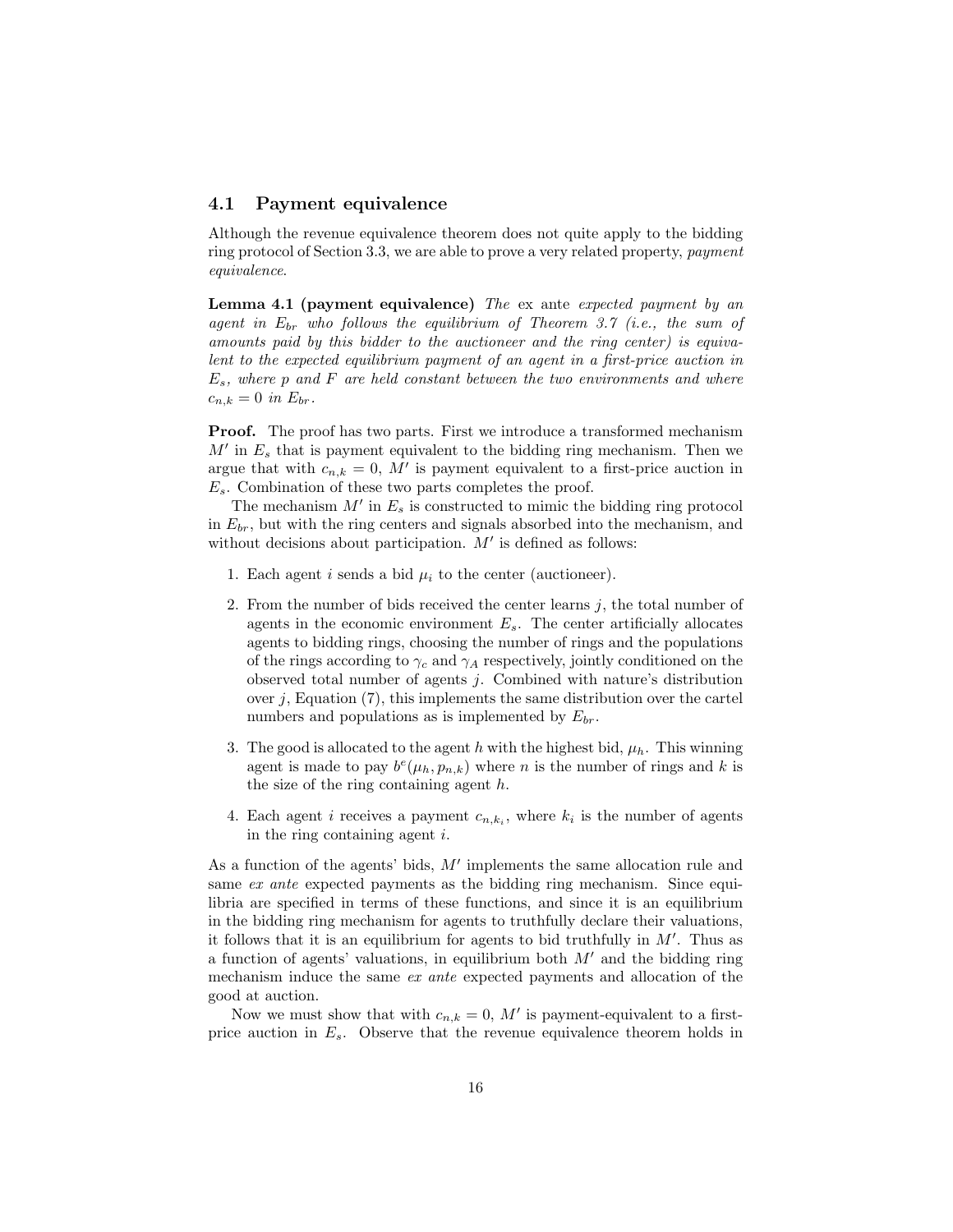$E_s$ . That is, any auction mechanism in which in equilibrium, both (1) the good is allocated to the agent with the highest valuation; and (2) any agent with valuation zero has expected utility zero, induces the same expected payment for an agent with valuation v. Standard proofs of this result (see, e.g., [Klemperer, 1999]) begin by showing that every agent makes the same expected payment under any such mechanism. The same argument (not repeated here) suffices to show that for  $c_{n,k} = 0$ , the ex ante expected payments of agents in M' and a first price auction are the same in  $E_s$ ; the requirement  $c_{n,k} = 0$  ensures that agents with valuation zero have expected utility zero.

#### 4.2 Ring centers gain at the expense of the auctioneer

Although payment equivalence holds, revenue equivalence does not. This is because some of the revenue that would be earned by the auctioneer in an auction in  $E_s$  is instead captured by the ring centers in the bidding ring mechanism.

Theorem 4.2 (revenue inequivalence) The expected revenue from a firstprice auction in  $E_{br}$  where bidders follow the equilibrium of Theorem 3.7 is less than the revenue of a first-price auction in  $E_s$ , where p and F are held constant between the two environments.

**Proof.** First consider  $c_{n,k} = 0$ . From Lemma 4.1, the expected ex ante payments in the two auctions are the same. But whereas the center is the sole recipient of payments in the auction with a stochastic number of participants, in the bidding ring mechanism agents' payments are partially diverted from the center to the ring centers. That a positive amount is always diverted to the ring centers is established as follows. Since the distribution  $p_{n,k}$  is just  $p_{n,1}$  with  $k-1$  singleton agents added,  $p_{n,k} = p_{n,1} * \delta_{k-1}$ . Since  $k \geq 2$ , it follows that  $p_{n,k}$  convolutively dominates  $p_{n,1}$ . It then follows from Lemma 3.6 that  $b^e(v_i, p_{n,k}) > b^e(v_i, p_{n,1})$ . This proves that a ring center always receives a positive payment when a ring member wins; since every auction has a winner, a positive amount is diverted from the center to the ring centers.

Next consider the case in which  $c_{n,k}$  is positive for some  $(n, k)$ . The value of  $c_{n,k}$  does not affect the allocation rule, and since the size of the side payment  $c_{n,k}$  is independent of agents' bids, it does not affect agents' strategies either. Since this side payment is made between ring centers and agents, it has no effect on the expected revenue of the auctioneer. Therefore the auctioneer's expected revenue for nonzero  $c_{n,k}$  is the same as it is for  $c_{n,k} = 0$ . н

We can also show that ring centers experience a net gain on expectation from running bidding rings as long as the unconditional payment  $c$  is small enough.

**Theorem 4.3** The ring center gains on expectation if it pays agents  $c_{n,k}$  =  $\frac{1}{k}(g_{n,k} - c'_{n,k})$  with  $0 < c'_{n,k} \le g_{n,k}$  and

$$
g_{n,k} = k \int_0^\infty f(v_i) \sum_{j=2}^\infty p_{n,k}(j) F^{j-1}(v_i) \left( b^e(v_i, p_{n,k}) - b^e(v_i, p_{n,1}) \right) dv_i,
$$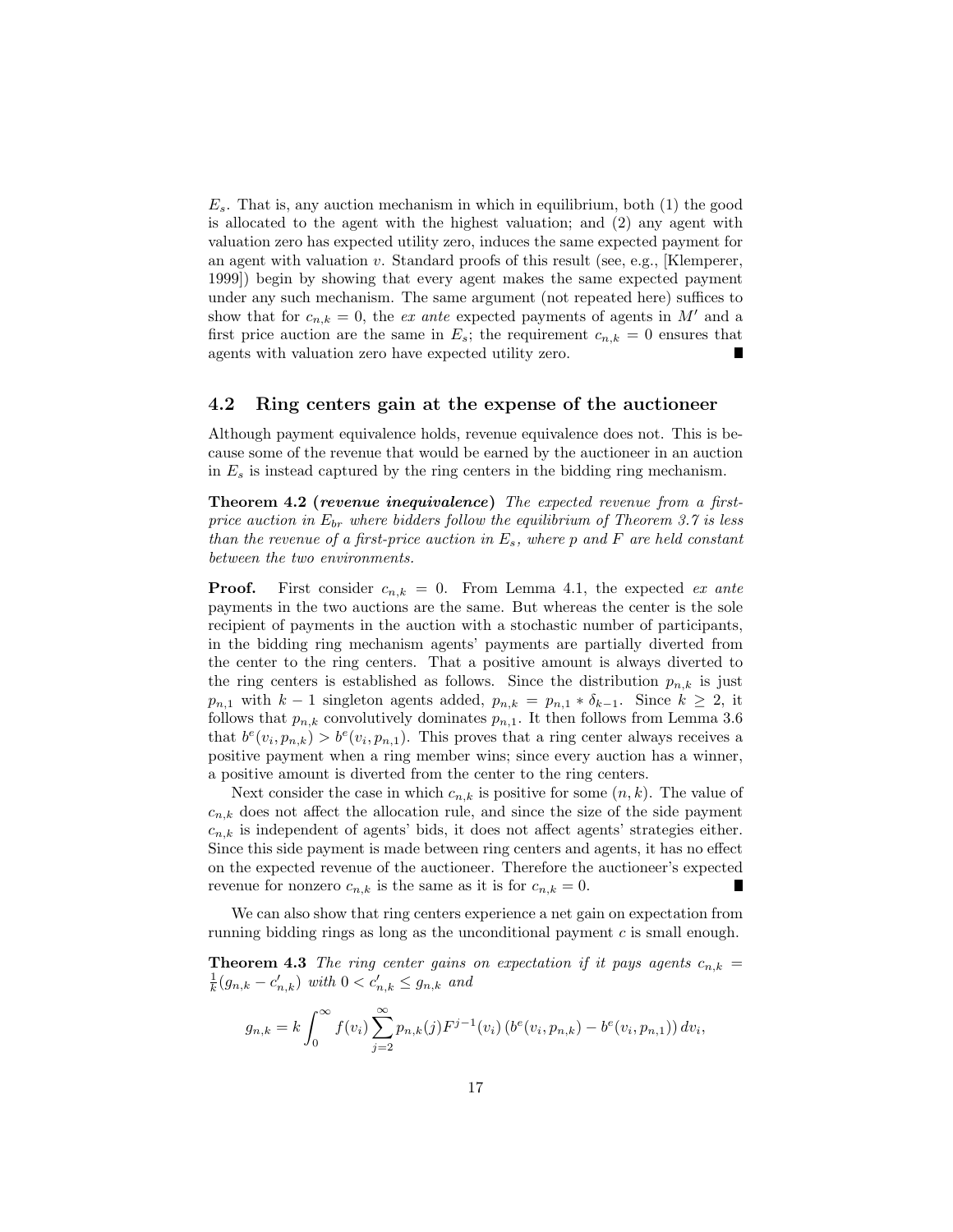and is budget-balanced on expectation when  $c'_{n,k} = 0$ .

Proof. Recall from the proof of Theorem 4.2 that a ring center always receives a positive payment when a ring member wins.  $g_{n,k}$  is the ring center's exante expected gain if all  $k$  invited agents behave according to the equilibrium in Theorem 3.7, the auctioneer announces  $n$  participants, and the ring center makes no payment to the agents. Thus the ring center will gain on expectation if each ring member's unconditional payment is less than  $\frac{1}{k}g_{n,k}$ , and will budgetbalance on expectation when each ring member's payment is exactly  $\frac{1}{k}g_{n,k}$ .

The payment of  $c$  to all bidders follows an idea from [Graham  $\&$  Marshall, 1987] for returning a ring center's profits to bidders without changing incentives. In equilibrium the ring center will have an expected profit of  $c'_{n,k}$ , though it will lose  $kc_{n,k}$  whenever the winner of the main auction does not belong to its ring. If a ring center wants to be guaranteed never to lose money, it can set  $c'_{n,k} = g_{n,k}$ .

### 4.3 Bidders gain as compared to a world without bidding rings

There are several ways of asking whether bidders gain by being invited to join bidding rings. One natural question is whether bidders prefer a world with bidding rings to a world without. We consider two other settings: an auction with participation revelation in  $E_s$  and an auction with a stochastic number of bidders in  $E_s$ . First we compare the three environments ex ante, asking which environment an agent would prefer if he knew the distribution over types but did not know what type he would receive. Second, we compare the environments ex interim, asking which environment an agent would prefer given knowledge of his own type. (Recall that we have defined an agent's type to include his signal  $s_i$  about the number of agents in the economic environment.)

We first consider the *ex ante* case. Observe that in this case an agent does not know whether or not he will be invited to a ring, as this is part of his type.

**Theorem 4.4 (ex ante)** For all  $n \geq 2$ , as long as  $\exists n, \exists k, \gamma_c(n) > 0$  and  $\gamma_a(k) > 0$  and  $c_{n,k} > 0$ , agent *i* obtains greater expected utility by

- **Case (1)** participating in  $E_{br}$  and following the equilibrium from Theorem 3.7 than by
- Case (2) participating in a first-price auction with participation revelation in  $E_s$  with number of bidders distributed according to p; or by
- Case (3) participating in a first-price auction with a stochastic number of bidders in  $E_s$  with number of bidders distributed according to p.

When  $\forall n, \forall k, c_{n,k} = 0$ , agent i obtains the same expected utility in all three cases.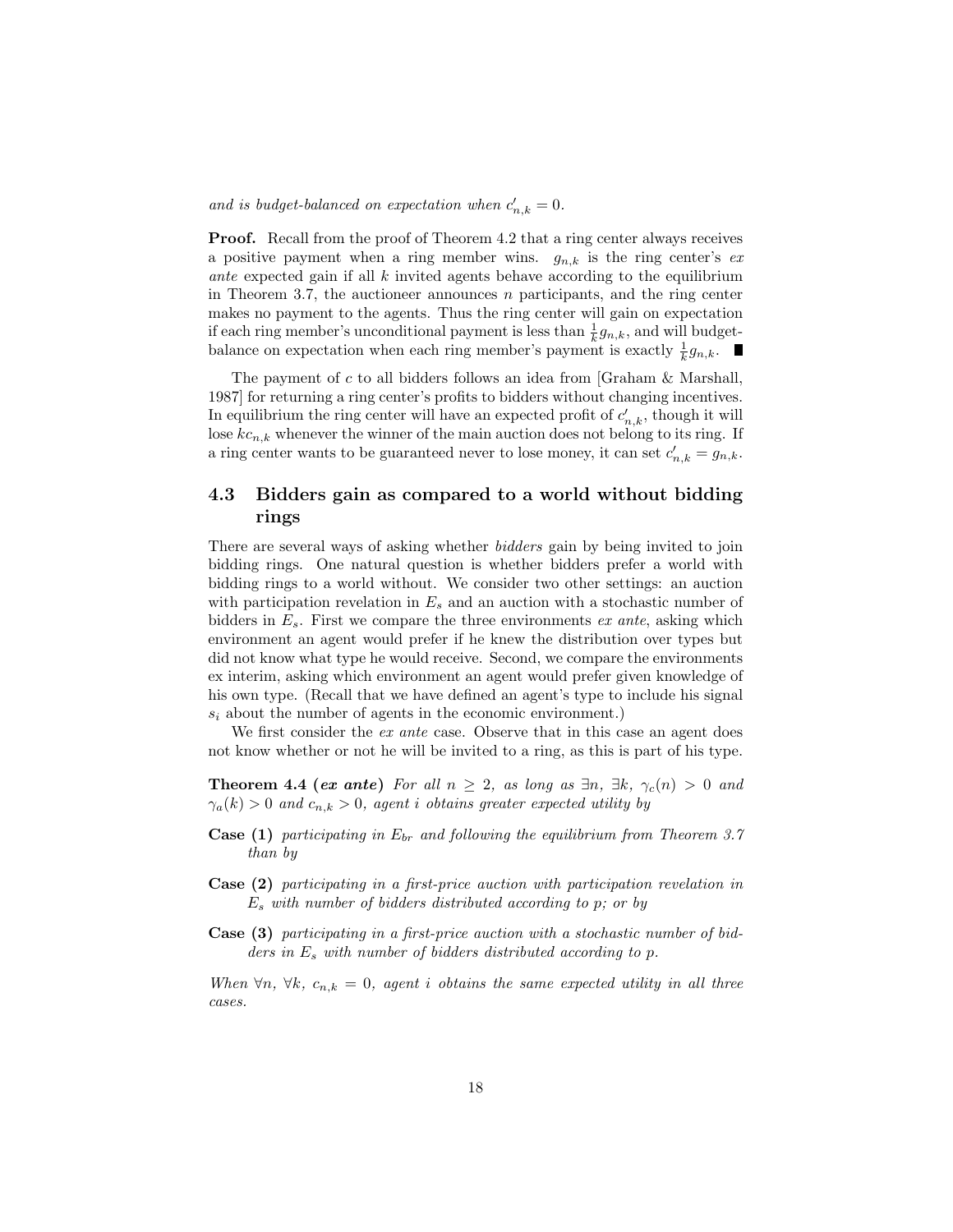**Proof.** For  $c_{n,k} = 0$  this result follows immediately from Lemma 4.1 and the fact that all three mechanisms are efficient. Now consider  $c_{n,k} \geq 0$ : The value of  $c_{n,k}$  does not affect the allocation rule, nor does it affect the relative expected utility of any agent's strategy. Thus in Case (1) an agent's utility is higher than in Cases (2) and (3) by his expectation over signals of  $c_{n,k}$ . It follows that agent i prefers Case  $(1)$  as long as there exists a pair  $(n, k)$  that is realized with positive probability (i.e.,  $(n, k)$  for which  $\gamma_c(n) > 0$  and  $\gamma_a(k) > 0$ ) and for which  $c_{n,k} > 0$ ; otherwise, i is indifferent between the three cases. н

We now consider the *ex interim* case.

Theorem 4.5 (ex interim, ring members) For all  $\tau_i \in \mathcal{T}$ , for all  $k \geq 2$ , for all  $n \geq 2$ , for all  $c_{n,k} > 0$ , agent i obtains greater expected utility by:

- **Case (1)** participating in a bidding ring of size k in  $E_{br}$  and following the equilibrium from Theorem 3.7 than by
- Case (2) participating in a first-price auction with participation revelation in  $E_s$  with number of bidders distributed according to  $p_{n,k}$ ; or by
- Case (3) participating in a first-price auction with a stochastic number of participants in  $E_s$  with number of bidders distributed according to  $p_{n,k}$ .
- When  $c_{n,k} = 0$ , agent *i* obtains the same expected utility in all three cases.

**Proof.** For an efficient first-price auction, an agent i's expected utility  $EU_i$ is  $\sum_{j=2}^{\infty} p(j) F^{j-1}(v_i) b$ , where  $p(j)$  is the probability that there are a total of j agents in the economic environment,  $F^{j-1}(v_i)$  is the probability that i has the high valuation among these  $j$  agents, and  $b$  is the amount of  $i$ 's bid.

First, we consider Case (1). Let  $EU_{i,bc}$  denote agent i's expected utility in  $E_{br}$  as a member of a bidding ring of size k, in the equilibrium from Theorem 3.7. Recall that in this equilibrium the bidder with the globally highest valuation always wins, and if bidder i wins he is made to pay  $b^e(v_i, p_{n,k})$ . In any case i receives an unconditional positive payment of  $c_{n,k}$ . Thus,

$$
EU_{i,bc} = \sum_{j=2}^{\infty} p_{n,k}(j) F^{j-1}(v_i) (v_i - b^e(v_i, p_{n,k})) + c_{n,k}.
$$
 (11)

We now consider Case (2). From Proposition 2.3 it is an equilibrium for agent *i* in economic environment  $E_s$  to bid  $b^e(v_i, j)$  in a first-price auction with participation revelation, where  $j$  is the number of bidders announced by the auctioneer. Since the number of agents is distributed according to  $p_{n,k}$ , agent i's expected utility in a first-price auction with participation revelation, which we denote  $EU_{i,pr}$ , is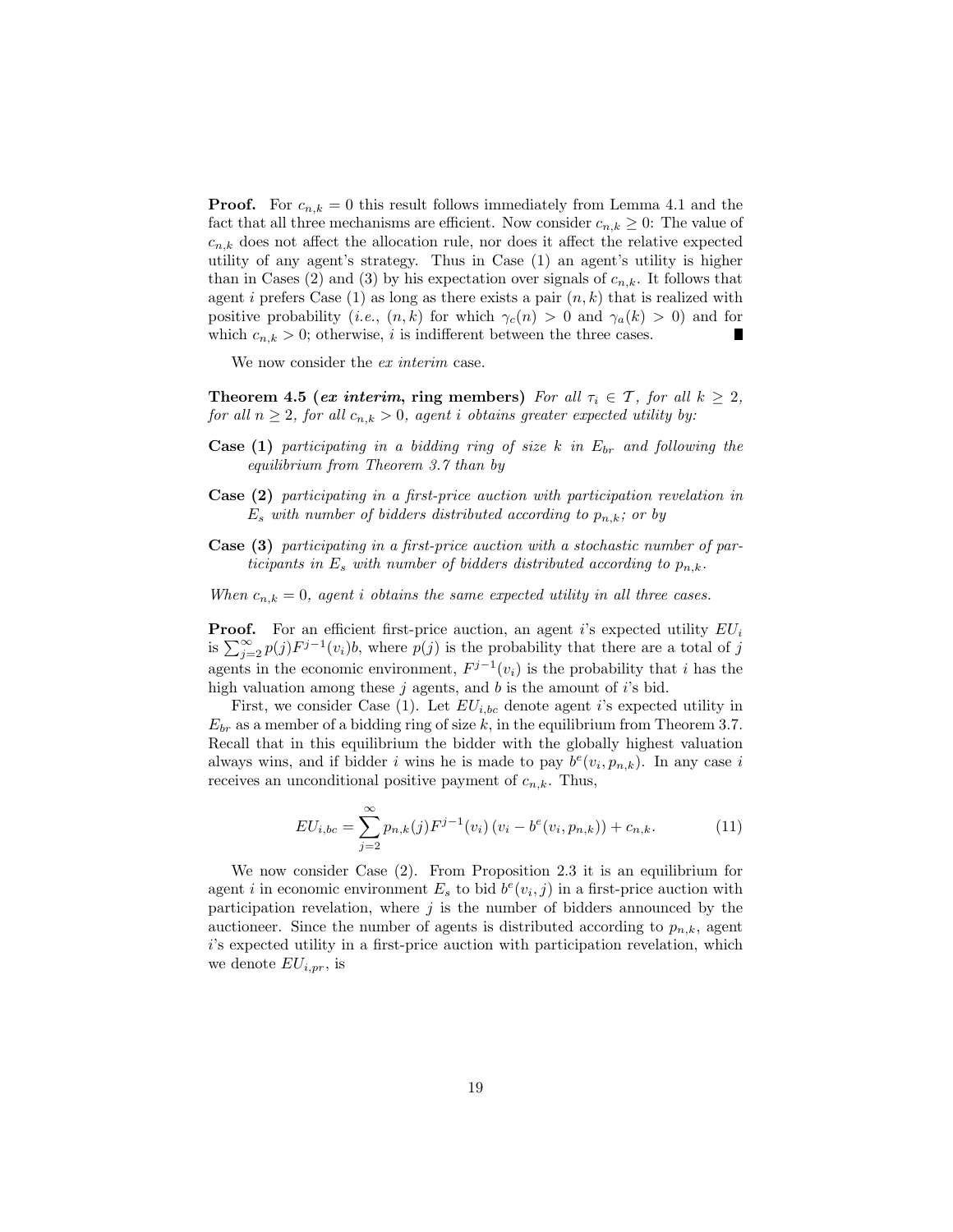$$
EU_{i,pr} = \sum_{j=2}^{\infty} p_{n,k}(j) F^{j-1}(v_i) (v_i - b^e(v_i, j))
$$
(12)  

$$
= \frac{\sum_{\ell=2}^{\infty} p_{n,k}(\ell) F^{\ell-1}(v_i)}{\sum_{\ell'=2}^{\infty} p_{n,k}(\ell') F^{\ell'-1}(v_i)} \sum_{j=2}^{\infty} p_{n,k}(j) F^{j-1}(v_i) (v_i - b^e(v_i, j))
$$
  

$$
= \sum_{\ell=2}^{\infty} p_{n,k}(\ell) F^{\ell-1}(v_i) \left( v_i - \sum_{j=2}^{\infty} \frac{p_{n,k}(j) F^{j-1}(v_i)}{\sum_{\ell'=2}^{\infty} p_{n,k}(\ell') F^{\ell'-1}(v_i)} b^e(v_i, j) \right)
$$
  

$$
= \sum_{\ell=2}^{\infty} p_{n,k}(\ell) F^{\ell-1}(v_i) (v_i - b^e(v_i, p_{n,k})).
$$
(13)

Observe that we make use of the definition of  $b^e(v_i, p)$  from Equation (2). Equation (13) is agent i's expected utility in Case (3), so i's expected utility is equal in Cases (2) and (3).

Combining equations (11) and (13), we obtain

$$
EU_{i,bc} - EU_{i,pr} = c_{n,k}.\tag{14}
$$

When  $c_{n,k} > 0$ , agent i's expected utility is strictly greater in Case (1) than in Cases (2) and (3); when  $c_{n,k} = 0$  he has the same expected utility in all three cases. Г

What about agents who do not belong to bidding rings? We can show in the same way that they are not harmed by the existence of bidding rings: they are neither better nor worse off in the bidding ring economic environment than facing the same distribution of opponents in the two cases described above.

Corollary 4.6 (ex interim, singleton bidders) For all  $\tau_i \in \mathcal{T}$ , for all  $n \geq$ 2, agent i obtains the same expected utility in each of the following cases:

- **Case (1)** participating as a singleton bidder in  $E_{br}$  and following the equilibrium from Theorem 3.7;
- Case (2) participating in a first-price auction with participation revelation in  $E_s$  with number of bidders distributed according to  $p_{n,1}$ ;
- Case (3) participating in a first-price auction with a stochastic number of participants in  $E_s$  with number of bidders distributed according to  $p_{n,k}$ .

**Proof.** We follow the same argument as in Theorem 4.5, except that  $k = 1$ and  $EU_{i,bc}$  does not include  $c_{n,k}$ . Thus we get  $EU_{i,bc} = EU_{i,pr}$ .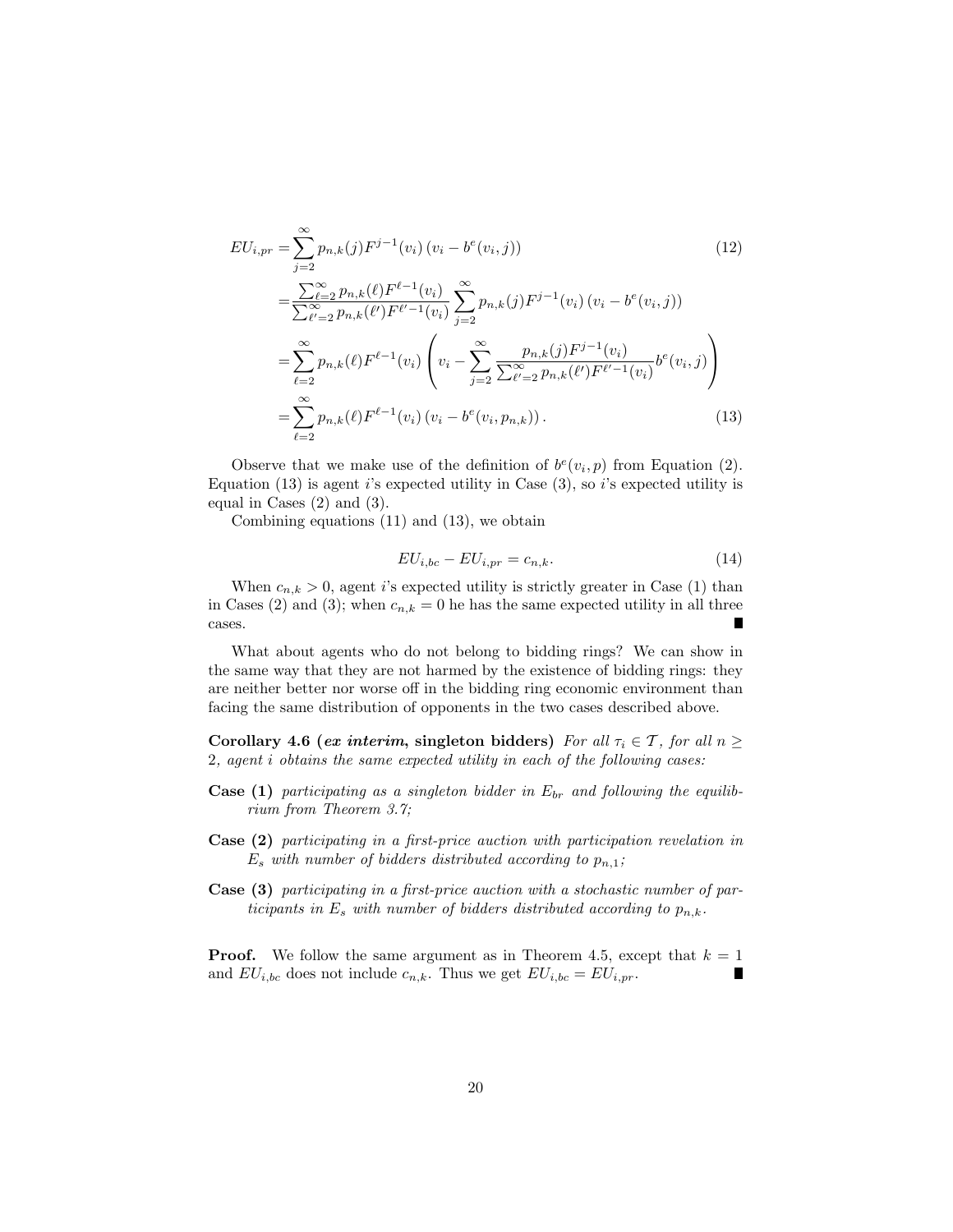#### 4.4 Bidders gain as compared to a world where one ring doesn't exist

Another way of showing that bidding rings are helpful is to demonstrate that bidders are better off being invited to a bidding ring than being sent to the auction as singleton bidders.

**Theorem 4.7 (ring members)** An agent i has higher expected utility<sup>8</sup> in a bidding ring of size k bidding as described in Theorem 3.7 than he does if the bidding ring does not exist and k additional agents (including i) participate directly in the main auction as singleton bidders, again bidding as described in Theorem 3.7, for  $c_{n,k} \geq 0$ .

**Proof.** Consider the counterfactual case where agent is bidding ring does not exist, and all the members of this bidding ring are replaced by singleton bidders in the main auction. We show that  $i$  is better off as a member of the bidding ring (even when  $c_{n,k} = 0$ ) than in this case. If there were *n* potential ring centers in the original auction and  $k$  agents in  $i$ 's bidding ring, then the auctioneer would announce  $n + k - 1$  as the number of participants in the new auction. In both cases the auction is economically efficient, which means  $i$ is better off in the auction that requires him to pay a smaller amount when he wins. Under the equilibrium from Theorem 3.7, as a singleton bidder  $i$ will pay  $b^e(v_i, p_{n+k-1,1})$  when he wins. If he belonged to the bidding ring and followed the same equilibrium i would pay  $b^{e}(v_i, p_{n,k})$  when he wins. As argued in the proof of Theorem 3.7, Lemma 3.6 shows that  $\forall k \geq 2, \forall n \geq 1$  $2, \forall v, b^e(v, p_{n+k-1,1}) > b^e(v, p_{n,k}),$  and so our result follows. г

Intuitively, an agent gains by not having to consider the possibility that other bidders who would otherwise have belonged to his bidding ring might themselves be bidding rings.

We can also show that singleton bidders and members of other bidding rings benefit from the existence of each bidding ring in the same sense. Following an argument similar to the one in Theorem 4.7, other bidders gain from not having to consider the possibility that additional bidders might represent bidding rings. Paradoxically, as long as  $c'_{n,k} > 0$ , other bidders' gain from the existence of a given bidding ring is greater than the gain of that ring's members.

Corollary 4.8 (ring non-members) In the equilibrium described in Theorem 3.7, singleton bidders and members of other bidding rings have higher expected utility when  $k \geq 2$  agents form a bidding ring than when k additional agents participate directly in the main auction as singleton bidders.

**Proof.** Consider a singleton bidder  $i$  in the first case, where the ring of  $k$  agents does exist. (It is sufficient to consider a singleton bidder, since other bidding rings bid in the same way as singleton bidders.) Following the equilibrium from

<sup>8</sup>This is weakly higher (i.e., equal) expected utility for agents with the lowest possible valuation, and strictly higher expected utility otherwise. The same caveat also holds below.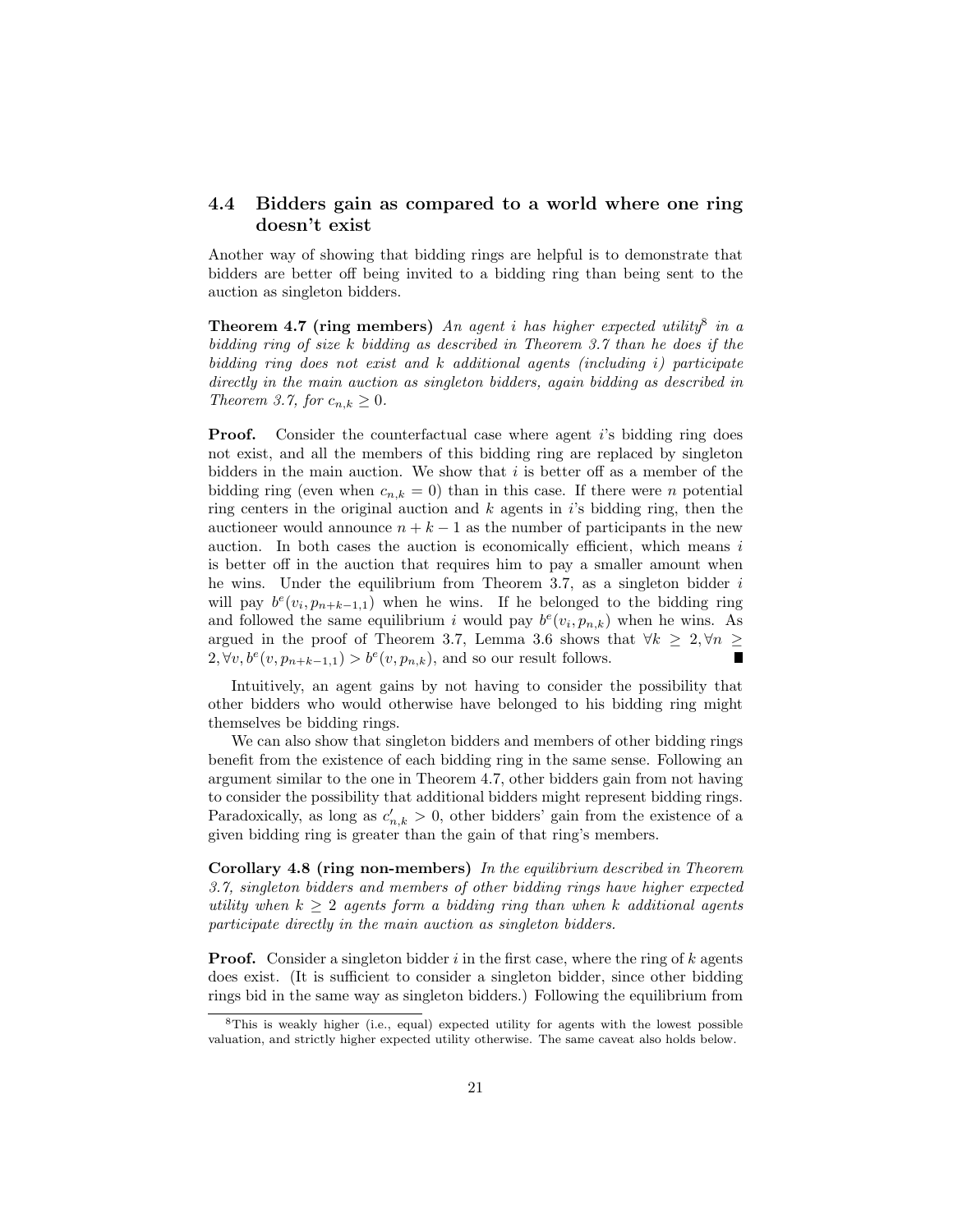Theorem 3.7, *i* would submit the bid  $b^{e}(v_i, p_{n,1})$ . In the second case, following the equilibrium from Theorem 3.7, i would bid  $b^{e}(v_i, p_{n+k-1,1})$ . In both cases, the auction is economically efficient, so  $i$  is better off in the case where he makes the smaller bid. From the argument in Theorem 4.3 we know that  $\forall k \geq$  $2, b^e(v_i, p_{n,1}) < b^e(v_i, p_{n,k})$ ; from the argument in Theorem 3.7 Part (1b) we know that  $\forall k \geq 2, b^e(v, p_{n+k-1,1}) > b^e(v, p_{n,k})$ . Thus  $\forall k \geq 2, b^e(v_i, p_{n,1})$  $b^e(v_i, p_{n+k-1,1}).$ 

#### 4.5 Another Equilibrium

So far we have considered whether agents benefit under the equilibrium from Theorem 3.7. However, we can also show that this equilibrium is not unique. There is another equilibrium under which no agents accept bidding ring invitations, and they instead bid according to the equilibrium for first-price auctions with participation revelation given in Proposition 2.3.

Proposition 4.9 It is a Bayes-Nash equilibrium for each bidding ring invitee to decline his bidding ring invitation, and for each agent i to bid  $b^e(v_i, n)$ .

Proof. If at least one agent declines the invitation to join a bidding ring, other invitees of that bidding ring are at least as well off if they decline as well. (If they decline then they can bid freely, rather than being made to submit bids of a particular form.) If no agents join bidding rings then agents' signals contain no useful information. Thus the argument from Proposition 2.3 applies, and it is a Bayes-Nash equilibrium for each bidder to submit a bid of  $b^e(v_i, n)$ .

The theorems and corollaries in Section 4 allow us to compare our first equilibrium (from Theorem 3.7) with this new equilibrium (from Proposition 4.9).

**Corollary 4.10** When  $c_{n,k} > 0$ , all bidders prefer the equilibrium from Theorem 3.7 to the equilibrium from Proposition 4.9 ex ante; ex post bidding ring invitees prefer the equilibrium from Theorem 3.7 to the equilibrium from Proposition 4.9, while singleton bidders are indifferent between the equilibria. When  $c_{n,k} = 0$ , all bidders are indifferent between the equilibria both ex ante and ex post.

Proof. A bidder's expected utility under the equilibrium from Proposition 4.9 in economic environment  $E_{br}$  is the same as his expected utility from an auction with participation revelation in economic environment  $E_s$  with the same distribution over the number of bidders, since (as given by Propositions 2.3 and 4.9) in both cases each bidder *i* follows the strategy  $b^{e}(v_i, n)$ . Then the result is immediate from Theorem 4.5, Corollary 4.6 and Corollary 4.4. ш

Since both bidders (and, trivially, ring centers) prefer the equilibrium from Theorem 3.7 to the equilibrium from Proposition 4.9, it follows that auctioneers have opposite preferences. It turns out that auctioneers can disrupt bidding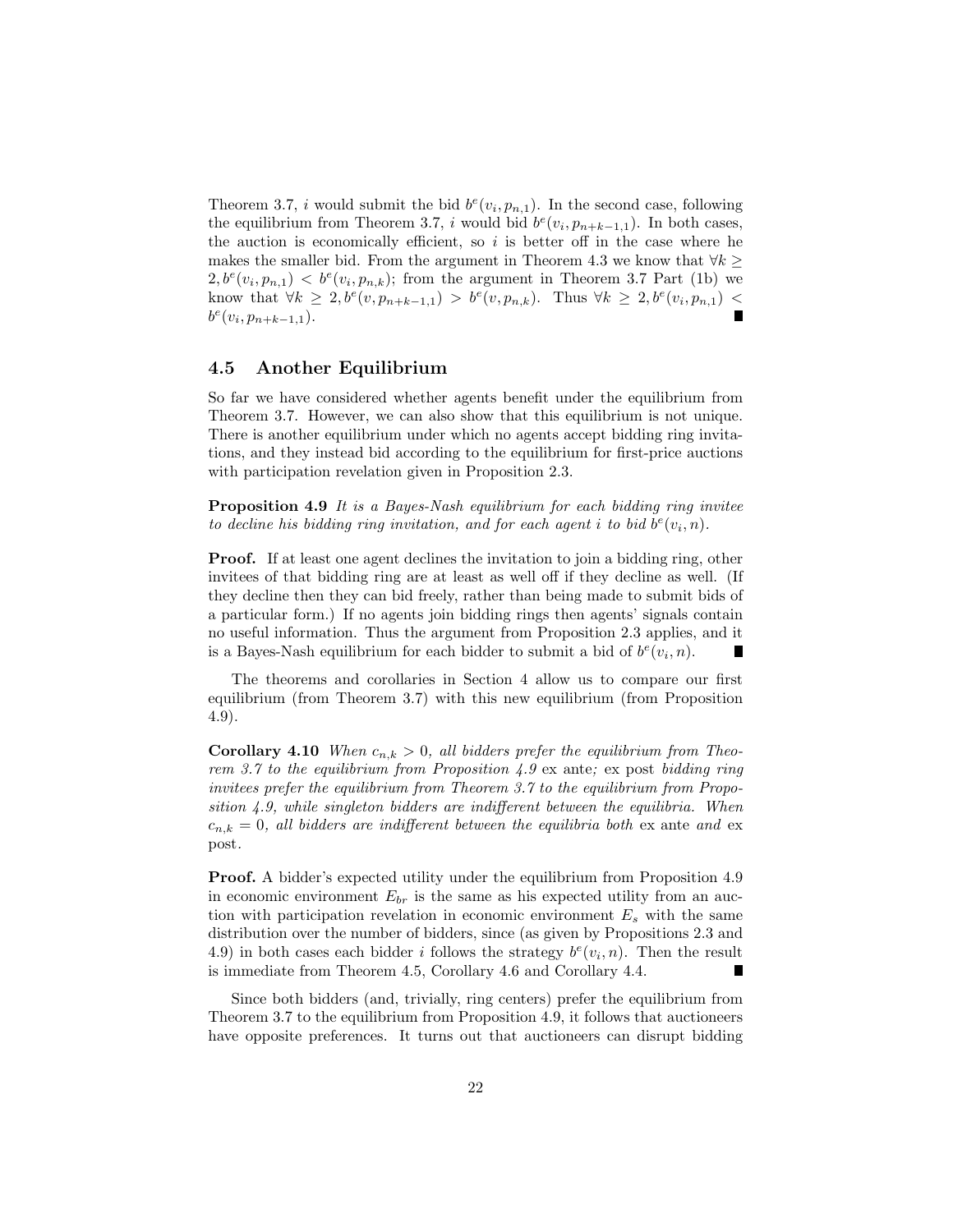rings by slightly changing the rules of the auction so that the strategies described in Theorem 3.7 are no longer constitute an equilibrium while the equilibrium from Proposition 4.9 is preserved. This can be achieved by making it possible for bidders to participate in their bidding rings and also place shill bids in the main auction without detection by the ring center.<sup>9</sup> If all agents but i followed the strategies specified in Theorem 3.7, i could declare a low valuation to the ring center but also place a competitive bid in the main auction, gaining all the benefits of the cartel without having to make any payments to the ring center and without causing the ring to change its behavior because its invitation had been declined. Note however that these defenses may not be available to all auctioneers; for example, the auctioneer might be required to verify and announce the winner's identity.

### 5 Conclusions

We have presented a formal model of bidding rings in first-price auctions that in many ways extends models traditionally used in the study of collusion. Most importantly, in our model all agents behave strategically and take into account the possibility that groups of other agents will collude. Other features of our setting include a stochastic number of agents and of bidding rings in each auction, revelation by the auctioneer of the number of bids received, but bidders' inability to detect the suppression of other bids by one or more bidding rings. The strategy space is expanded so that the decision of whether or not to join a bidding ring is part of an agent's choice of strategy.

We showed a bidding ring protocol for first-price auctions that leads to a (globally) efficient allocation in equilibrium. In this equilibrium all invited agents choose to participate, even when the bidding ring operates in a single auction as opposed to a sequence of auctions. This means that the protocol's stability does not rely on the threat of an agent being denied future opportunities to collude. Bidding rings make money on expectation, and can optionally be configured so they never lose money.

We asked the question of whether agents gain by participating in bidding rings in first-price auctions in three different ways:

- 1. Could any agent gain by deviating from the protocol?
- 2. Would any agent be better off if his bidding ring did not exist?
- 3. Would any agent would be better off (either ex interim or ex ante) in an economic environment that did not include bidding rings at all?

We have shown that agents are strictly better off in all three senses. (In the third sense, the gain is only strict when ring centers make an otherwise optional

<sup>9</sup>As mentioned earlier, despite studying a fairly different setting, Marshall and Marx [2007] found that their own bidding ring protocol for unrepeated first-price auctions could also be disrupted by allowing bidders to place shill bids.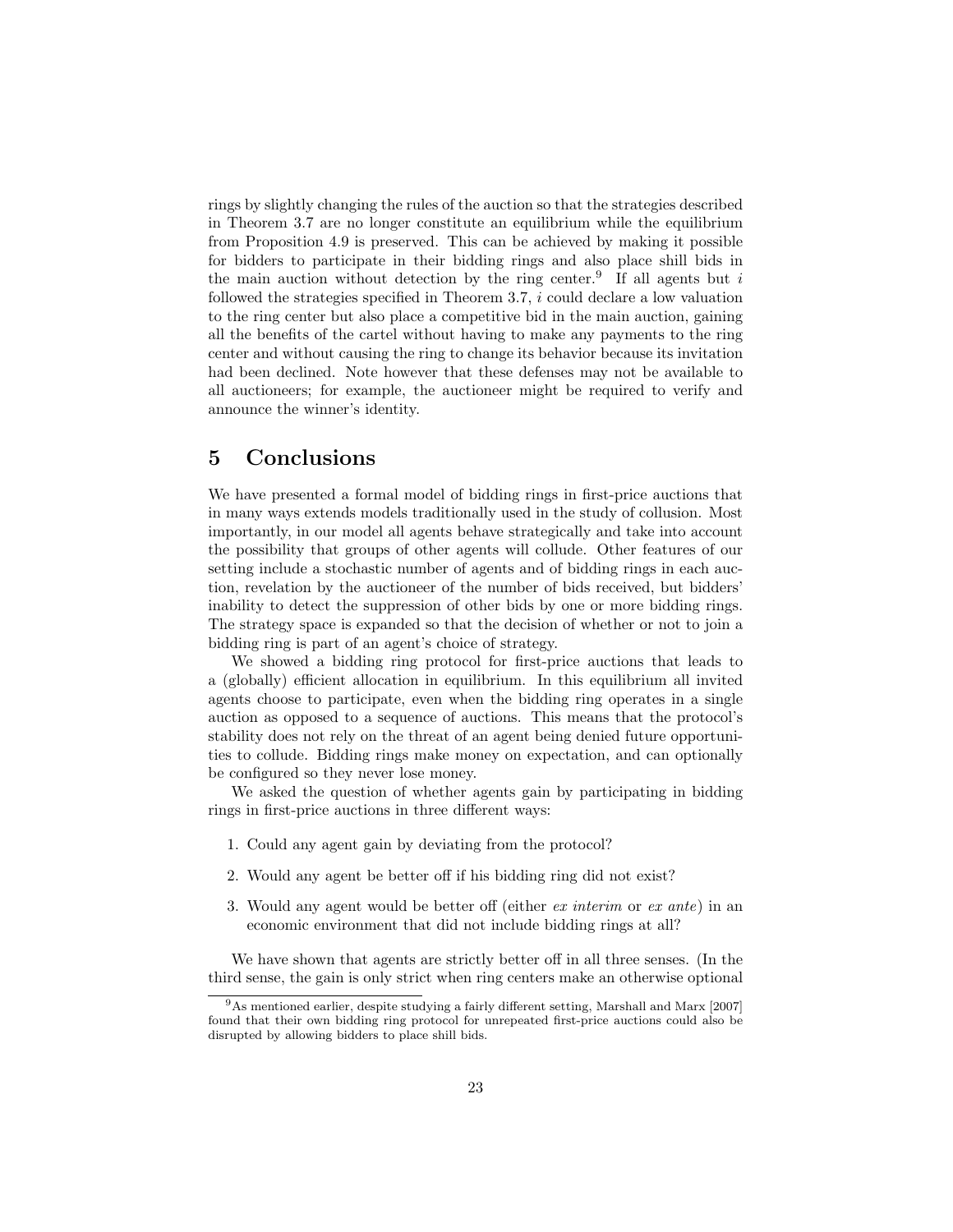side-payment to agents.) We have also shown that each bidding ring causes non-members to gain in the second sense, and does not hurt them in the third sense.

Our work provides many opportunities for further study. These include the following questions, all of which refer to first-price auctions in economic environment  $E_{br}$ .

- What is the optimal bidding ring protocol? (We conjecture that our protocol, with the largest possible c, gives agents the highest possible ex ante expected utility, as compared to all efficient protocols in which the ring center does not lose on expectation.)
- Is it possible to construct bidding ring protocols that play best responses to each other in the main auction? (Observe that under our protocol, ring centers do not behave strategically.)
- Can a bidding ring protocol be made to budget-balance  $ex$  post, e.g., using ideas similar to those that Mailath and Zemsky [1991] applied to secondprice auctions?
- What is a full characterization of the symmetric equilibria of our protocol? (We conjecture that beyond the equilibria we described, it is an equilibrium for agents in one cartel to continue to bid truthfully when another cartel disbands.)
- Can our protocol be extended to allow agents to receive multiple invitations to join different bidding rings? If so, will agents always want to join the largest possible coalition? (We conjecture that they will.)
- Can any bidding ring protocol withstand shill bidding?
- Can a protocol be identified that works with risk-averse bidders, affiliated values, asymmetric valuation distributions, or distributions over the number of bidders that violate the independent cartel property?

### Acknowledgements

We are grateful to Yossi Feinberg, Arieh Gavious, Michael Peters and Ryan Porter for their very helpful comments. Our work was supported by DARPA grant F30602-00-2-0598, a Stanford Graduate Fellowship, an NSERC discovery grant and an Ontario Graduate Scholarship.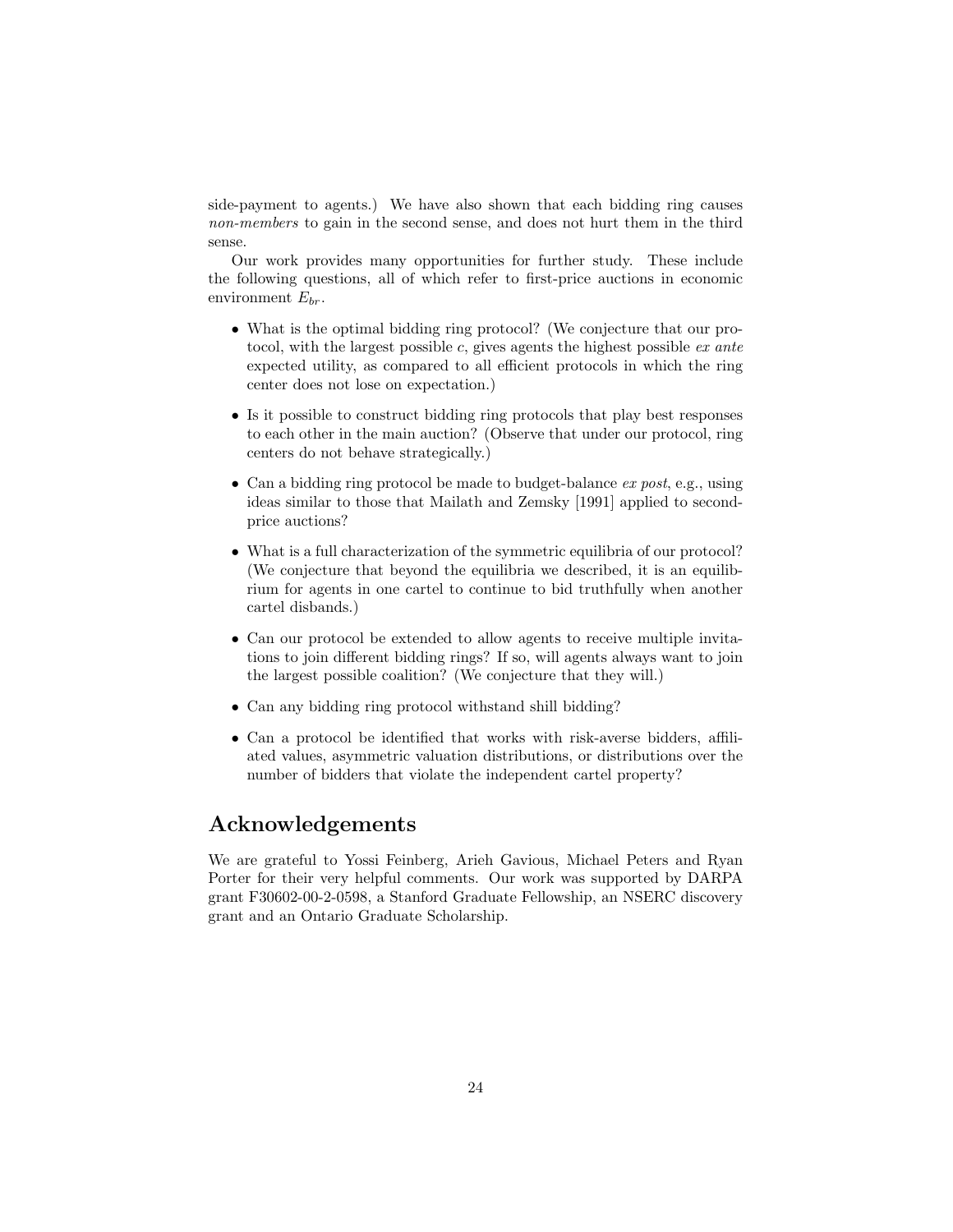# A Relating  $p$  to  $b^e$

This appendix provides more technical detail about the relationship between p and  $b^e$  discussed in Section 3.2.

It is intuitive to expect that in first-price auctions, the amounts of agents' equilibrium bids increase with the number of participating agents. We can easily verify that this is true in the classical case.

Lemma A.1  $\forall v, \forall j \geq 2, b^e(v, j + 1) > b^e(v, j)$ .

Proof. From Equation  $(1)$ , we can write

$$
b^{e}(v, j+1) - b^{e}(v, j) = \int_{0}^{v} \left(1 - \left(\frac{F(u)}{F(v)}\right)\right) \left(\frac{F(u)}{F(v)}\right)^{j-1} du.
$$
 (15)

The first factor in the integrand is clearly always positive, so the right-hand side of Equation (15) is positive. Thus  $b^e(v, j)$  is strictly increasing in j.

This intuition does not transfer to first-price auctions with a stochastic number of bidders, in the sense that auctions with larger expected numbers of participants do not always yield higher equilibrium bids.

Example A.2 Consider a distribution p such that only two numbers of agents have nonzero probability:  $j_{low}$  and  $j_{high}$ . Furthermore, let the probability mass be evenly divided between  $j_{low}$  and  $j_{high}$ , and denote by  $\kappa$  the distance between them:  $j_{high} = j_{low} + \kappa$ . Now consider the strategy of agent i. The classical case is recovered if  $\kappa = 0$ , in which case i's equilibrium bid will just be  $b^{e}(v_i, j_{low})$ . If  $\kappa$  is increased to 1, the equilibrium bid increases by a finite amount to some  $b^e(v_i, p) \in (b^e(v_i, j_{low}), b^e(v_i, j_{high}))$ , as determined by Equation (2) from Section 2.2. As  $\kappa$  is increased to an arbitrarily high value,  $F(v_i)^{j_{high}-1}$ , the probability that agent i has the highest valuation when there are  $j_{high}$  agents involved approaches zero. With arbitrarily close to unit probability, there will be  $j_{low}$ agents involved when agent i has the highest valuation, and Equation (2) indicates that i's bid will be arbitrarily close to the  $\kappa = 0$  result. Thus while the  $\kappa \to \infty$  distribution has a higher expected number of participants than the  $\kappa = 1$ distribution, it elicits a lower equilibrium bid.

This phenomenon also occurs among distributions of practical interest. So in a first-price auction with a stochastic number of participants, simply knowing that distribution p has a smaller expected number of participants than distribution  $p'$  is not enough to know which distribution gives rise to a lower symmetric equilibrium bid for a given valuation. The same holds for stochastic dominance. For example, in Example A.2, the distribution with very large  $\kappa$  stochastically dominates the distribution with  $\kappa = 1$  but elicits a lower equilibrium bid. 3.6 identifies a class of pairs of distributions  $(p, p')$  for which it does hold that  $b^{e}(v_i, p) < b^{e}(v_i, p')$ , and this class is those for which  $p'$  convolutively dominates p. Before we can prove this lemma, we must define additional notation that was not given in Section 3.2.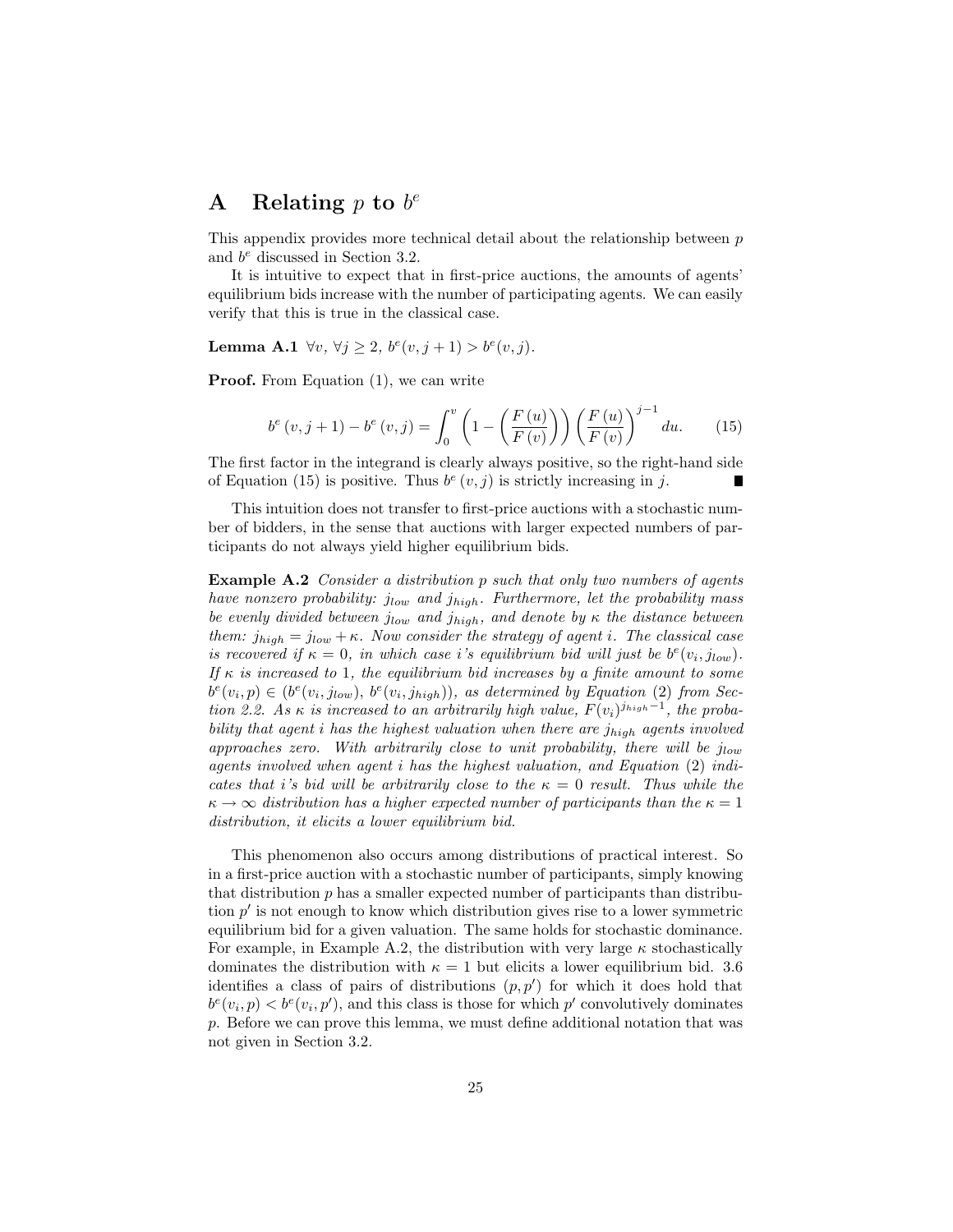Let  $r_j(F, v_i, p)$  denote the probability that j agents participate conditional on agent i having the highest valuation. This is equal to the probability that  $j$  agents participate and agent  $i$  has the highest valuation among these agents, normalized by the unconditional probability that agent i has the highest valuation. Let  $Z(F, v_i, p)$  be the probability that agent i has the highest valuation given that his valuation is  $v_i$ . Thus

$$
Z(F, v_i, p) \equiv \sum_{k=2}^{\infty} F(v_i)^{k-1} p(k); \qquad (16)
$$

$$
r_j(F, v_i, p) \equiv \frac{F(v_i)^{j-1} p(j)}{Z(F, v_i, p)}.
$$
\n(17)

Observe<sup>10</sup> that Equation  $(2)$  for the equilibrium bid in a stochastic first-price auction can be written in terms of the distribution  $r(F, v_i, p)$ :

$$
b^{e}(v_{i}, p) = \sum_{j=2}^{\infty} r_{j} (F, v_{i}, p) b^{e}(v_{i}, j).
$$
 (18)

The cumulative distribution  $R_m(F, v_i, p)$  for the distribution r, denoting the probability that  $m$  or fewer agents participate conditional on  $i$  having the highest valuation, is simply

$$
R_m(F, v_i, p) \equiv \sum_{j=2}^{m} r_j(F, v_i, p).
$$
 (19)

**Lemma A.3**  $\forall p, p' \in \mathcal{D}_2$ , if p' convolutively dominates p then  $b^e(v_i, p)$  <  $b^e(v_i, p').$ 

**Proof.** The proof has two parts. First we show that for every  $j$ , the probability that no more than  $j$  bidders participate conditional on bidder  $i$  having the highest valuation is at least as high when the number of agents is drawn from  $p$  as when it is drawn from  $p'$ , and that for some j this probability is higher in p than in  $p'$ . Next, we show that this relationship between conditional probabilities implies that the equilibrium bid is smaller under  $p$  than under  $p'$ .

**Step 1:**  $\forall j, R_j(F, v_i, p') \leq R_j(F, v_i, p)$ , and  $\exists j, R_j(F, v_i, p') < R_j(F, v_i, p)$ . Consider the difference between the cumulative distributions:

$$
\Delta R_j \equiv R_j (F, v_i, p) - R_j (F, v_i, p') \n= \sum_{m=-\infty}^{j} \left( \frac{F(v_i)^{m-1} p(m)}{Z(F, v_i, p)} - \frac{F(v_i)^{m-1} p'(m)}{Z(F, v_i, p')} \right).
$$
\n(20)

<sup>&</sup>lt;sup>10</sup>We can use 2 rather than  $-\infty$  as the lower limit of the sum in Equation (16) because  $p(k)$ has support which is a subset of  $\{2, 3, \ldots\}$ . While  $Z(F, v_i, p)$  is undefined when  $F(v_i) = 0$ , this technicality is of no practical interest.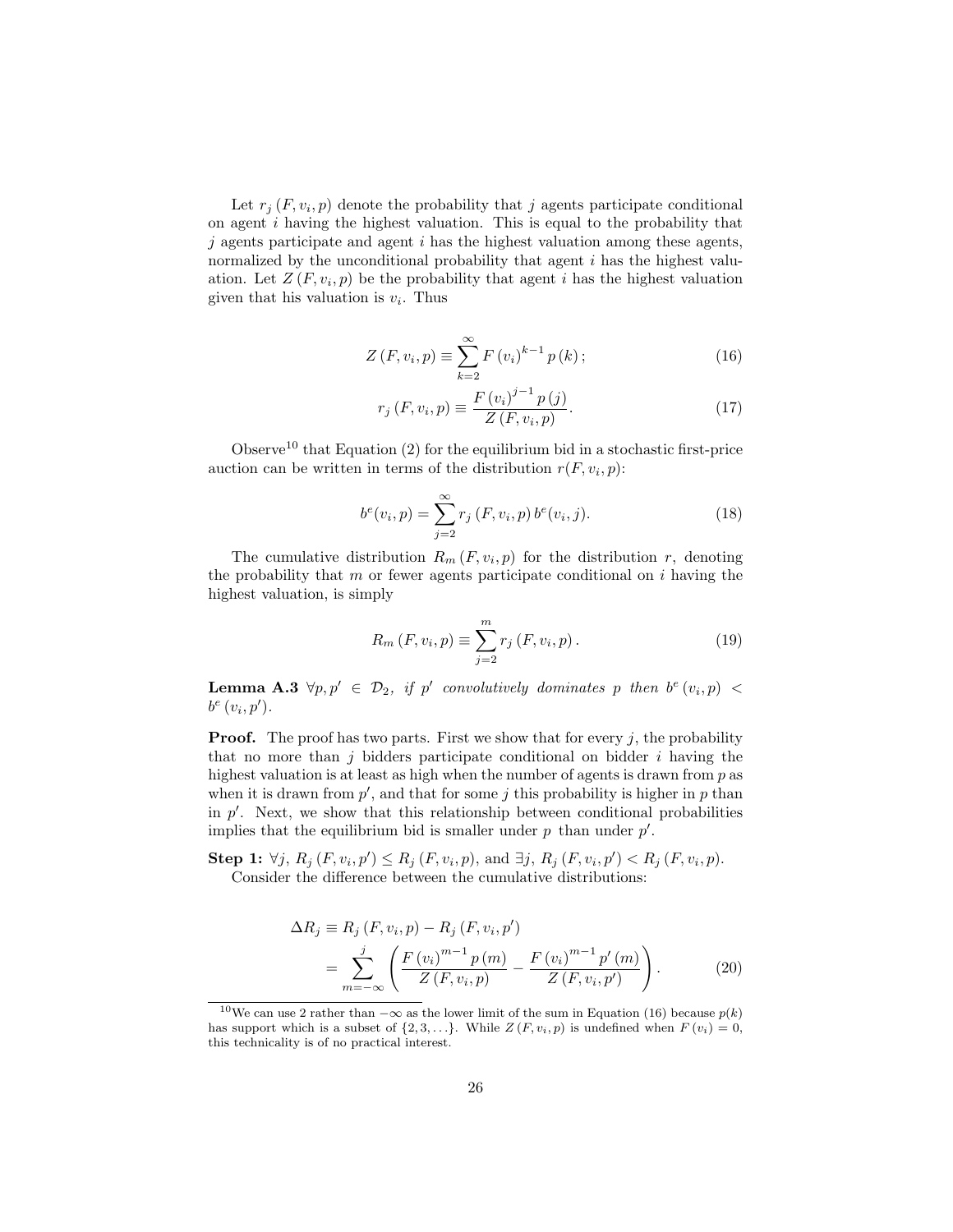The denominators can be related as follows:

$$
Z(F, v_i, p') = \sum_{k=-\infty}^{\infty} F(v_i)^{k-1} \sum_{j=0}^{\infty} p(k-j)q(j)
$$
  
\n
$$
= \sum_{j=0}^{\infty} \sum_{k=-\infty}^{\infty} (F(v_i)F(v_i)^{j-1}F(v_i)^{k-j-1}) p(k-j)q(j) \quad (21)
$$
  
\n
$$
= F(v_i) \sum_{j=0}^{\infty} F(v_i)^{j-1} q(j) \sum_{k=-\infty}^{\infty} F(v_i)^{k-j-1} p(k-j)
$$
  
\n
$$
= F(v_i) Z(F, v_i, q) Z(F, v_i, p).
$$
 (22)

Substituting Equation (22) into Equation (20), and making use of Equation (3),

$$
\Delta R_j = \frac{1}{Z(F, v_i, p')} \sum_{m=-\infty}^{j} \left( Z(F, v_i, q) F(v_i)^m p(m) \right)
$$
  
\n
$$
-F(v_i)^{m-1} \sum_{k=0}^{\infty} p(m-k) q(k) \right)
$$
  
\n
$$
= \frac{F(v_i)}{Z(F, v_i, p')} \left( \sum_{k=0}^{\infty} q(k) F(v_i)^{k-1} \sum_{m=-\infty}^{j} F(v_i)^{m-1} p(m) \right)
$$
  
\n
$$
- \sum_{k=0}^{\infty} q(k) F(v_i)^{k-1} \sum_{m=-\infty}^{j} F(v_i)^{m-k-1} p(m-k) \right)
$$
  
\n
$$
= \frac{F(v_i)}{Z(F, v_i, p')} \sum_{k=0}^{\infty} q(k) F(v_i)^{k-1} \left( \sum_{k=0}^{j} F(v_i)^{m-1} p(m) \right)
$$
  
\n(24)

$$
Z(F, v_i, p') \underset{m=-\infty}{\longrightarrow} F(v_i)^{m-1} p(m) \Bigg\}.
$$
\n
$$
-\sum_{m=-\infty}^{j-k} F(v_i)^{m-1} p(m) \Bigg).
$$
\n(25)

To obtain Equation (24), we have reordered the sums, made use of Equation (16) and performed factoring like that done to obtain Equation (21). To obtain Equation (25), we have factored the bracketed expression in Equation (24) and shifted the dummy indices of the second sum.

When  $k = 0$ , the bracketed expression in Equation (25) is zero, so that term can be dropped from the sum. The bracketed sums can then be combined, yielding

$$
\Delta R_j = \frac{F(v_i)}{Z(F, v_i, p')} \sum_{k=1}^{\infty} \left( F(v_i)^{k-1} q(k) \sum_{m=j-k+1}^{j} F(v_i)^{m-1} p(m) \right). \tag{26}
$$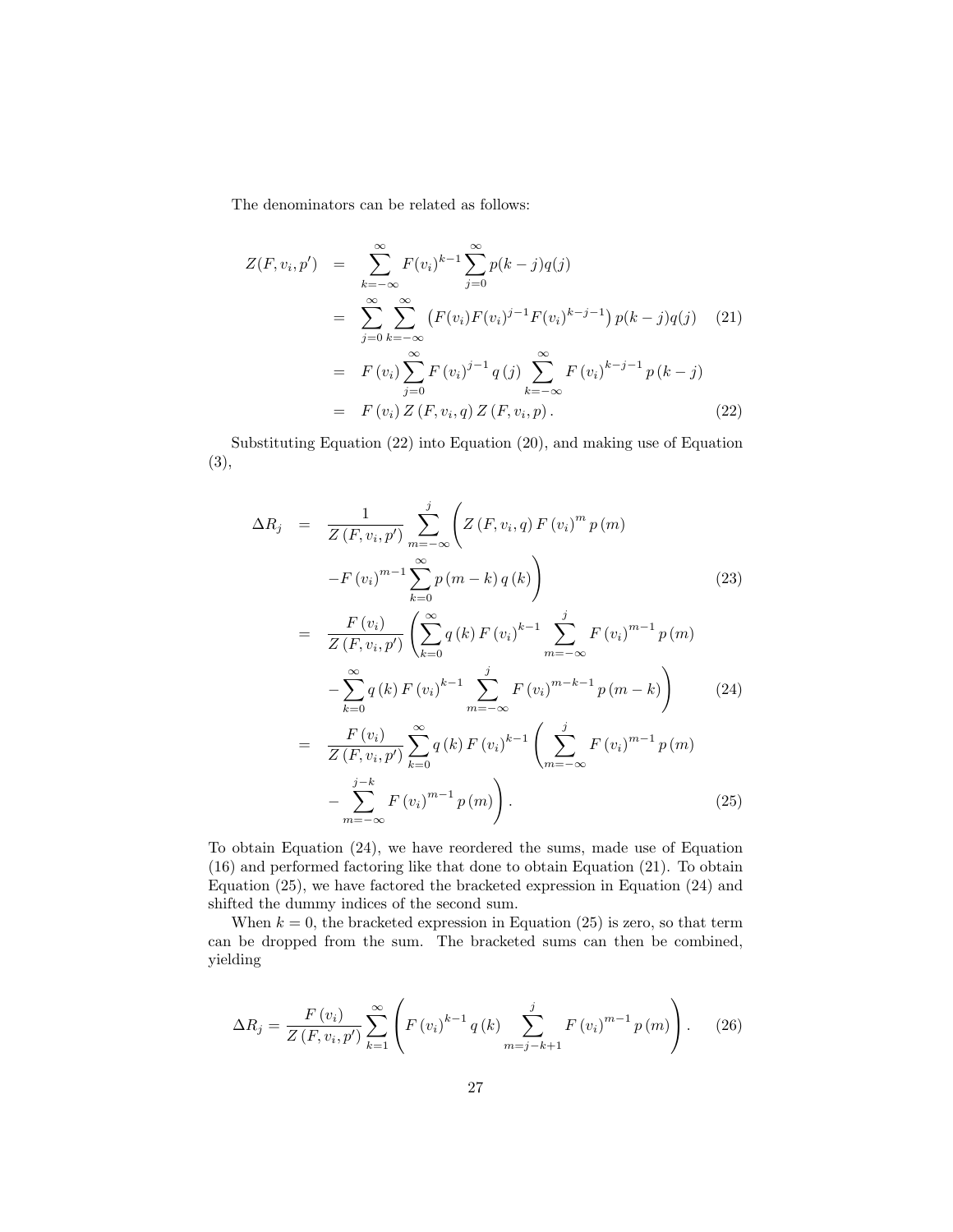Since  $k \in [1,\infty)$  in Equation (26), the lower summand of the second sum is always less than or equal to the upper summand, so that sum is well-defined. Furthermore, all of the factors in Equation (26) are non-negative, so it remains only to be established whether  $\Delta R_j > 0$  or  $\Delta R_j = 0$ . Since  $p \in \mathcal{D}_2$ , there exists some least element in the support of  $p$ ; call this value  $m^*$ . For values of  $j < m^*$  the second sum in Equation (26) gives exactly 0, and  $\Delta R_j = 0$ . Similarly, for all values of  $j \geq m^*$ , the second sum is nonzero, and since by assumption  $\exists k > 0$  such that  $q(k) > 0$ , we have that  $\Delta R_i > 0$ . Thus for all j,  $R_j(F, v_i, p') \leq R_j(F, v_i, p)$ , and for some j,  $R_j(F, v_i, p') < R_j(F, v_i, p)$ .

**Step 2:**  $(\forall j, R_j (F, v_i, p') \le R_j (F, v_i, p) \text{ and } \exists j, R_j (F, v_i, p') < R_j (F, v_i, p))$ implies  $b^e(v_i, p) < b^e(v_i, p')$ .

We must show that  $\Delta b > 0$ , where we use Equation (18) to write

$$
\Delta b = b^{e}(v_{i}, p') - b^{e}(v_{i}, p)
$$
  
= 
$$
\sum_{m=2}^{\infty} (r_{m}(F, v_{i}, p') - r_{m}(F, v_{i}, p)) b^{e}(v_{i}, m).
$$

We rewrite this sum using summation by parts (the discrete analog of integration by parts). This yields

$$
\Delta b = \sum_{m=2}^{\infty} (b^e (v_i, m+1) - b^e (v_i, m)) \sum_{j=2}^m (r_j (F, v_i, p) - r_j (F, v_i, p')) \quad (27)
$$

$$
= \sum_{m=2}^{\infty} (b^e (v_i, m+1) - b^e (v_i, m)) (R_m (F, v_i, p) - R_m (F, v_i, p')). \quad (28)
$$

To obtain Equation (27), we have also used the fact that both  $r(F, v_i, p)$ and  $r(F, v_i, p)$  are normalized. Lemma A.1 tells us that  $b^e(v_i, m)$  is strictly increasing in m; clearly it is always positive. Thus  $b^e(v_i, m+1) - b^e(v_i, m) > 0$  $\forall m$ . Furthermore, from Step 1,  $R_m(F, v_i, p) - R_m(F, v_i, p')$  is non-negative, and for all  $m \geq m^*$  it is greater than zero. The right-hand side of Equation (28) is therefore a sum of products of non-negative factors, of which at least one is a product of strictly positive factors. Thus  $\Delta b > 0$ , or  $b^e(v_i, p) < b^e(v_i, p')$ . Ш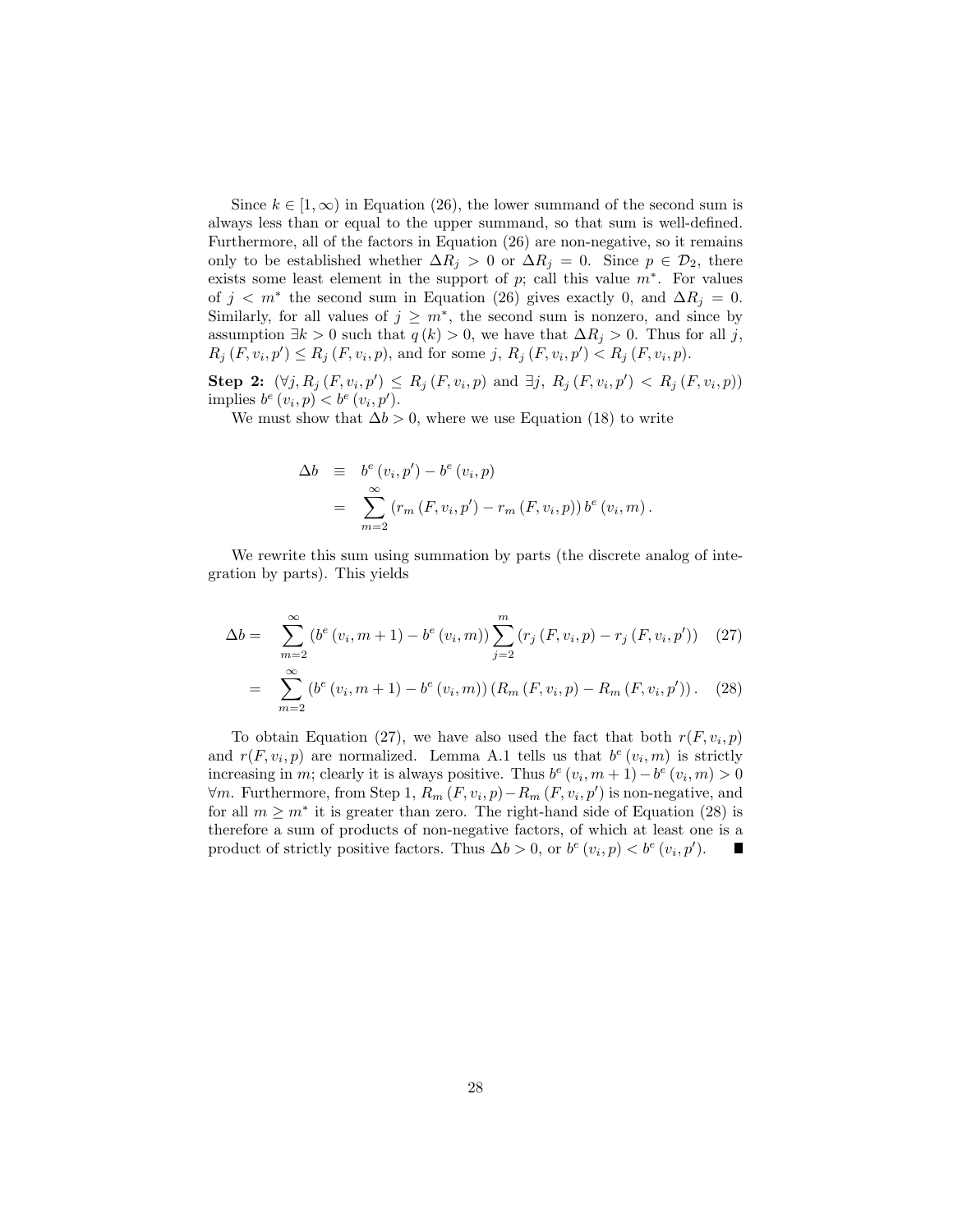### References

- Aoyagi, M. (2003). Bid rotation and collusion in repeated auctions. Journal of Economic Theory, 112(1), 79–105.
- Blume, A., & Heidhues, P. (2008). Modeling tacit collusion in auctions. Journal of Institutional and Theoretical Economics, 164(1), 163–184.
- Cramton, P., & Palfrey, T. (1990). Cartel enforcement with uncertainty about costs. International Economic Review, 31(1), 17–47.
- Feinstein, J., Block, M., & Nold, F. (1985). Asymmetric behavior and collusive behavior in auction markets. American Economic Review, 75(3), 441–460.
- Fudenberg, D., Levine, D., & Maskin, E. (1994). The Folk Theorem with Imperfect Public Information. Econometrica, 62(5), 997–1039.
- Graham, D., & Marshall, R. (1987). Collusive bidder behavior at single-object second-price and English auctions. Journal of Political Economy, 95, 579–599.
- Graham, D., Marshall, R., & Richard, J.-F. (1990). Differential payments within a bidder coalition and the Shapley value. American Economic Review, 80(3), 493–510.
- Harstad, R., Kagel, J., & Levin, D. (1990). Equilibrium bid functions for auctions with an uncertain number of bidders. Economics Letters, 33(1), 35–40.
- Hendricks, K., & Porter, R. (1989). Collusion in auctions. Annales d'Économie et de Statistique, 15/16, 216–229.
- Hörner, J., & Jamison, J. S.  $(2007)$ . Collusion with  $(\text{almost})$  no information. RAND Journal of Economics, 38(3), 804–822.
- Klemperer, P. (1999). Auction theory: A guide to the literature. Journal of Economic Surveys, 13(3), 227–286.
- Leyton-Brown, K., Shoham, Y., & Tennenholtz, M. (2000). Bidding clubs: institutionalized collusion in auctions. ACM Conference on Electronic Commerce (pp. 253–259).
- Leyton-Brown, K., Shoham, Y., & Tennenholtz, M. (2002). Bidding clubs in first-price auctions. American Association for Artificial Intelligence (AAAI) (pp. 373–378).
- Mailath, G., & Zemsky, P. (1991). Collusion in second-price auctions with heterogeneous bidders. *Games and Economic Behavior*, 3, 467–486.
- Marshall, R. C., & Marx, L. M. (2007). Bidder collusion. Journal of Economic Theory, 133, 374–402.
- McAfee, R., & McMillan, J. (1987). Auctions with a stochastic number of bidders. Journal of Economic Theory, 43, 1–19.